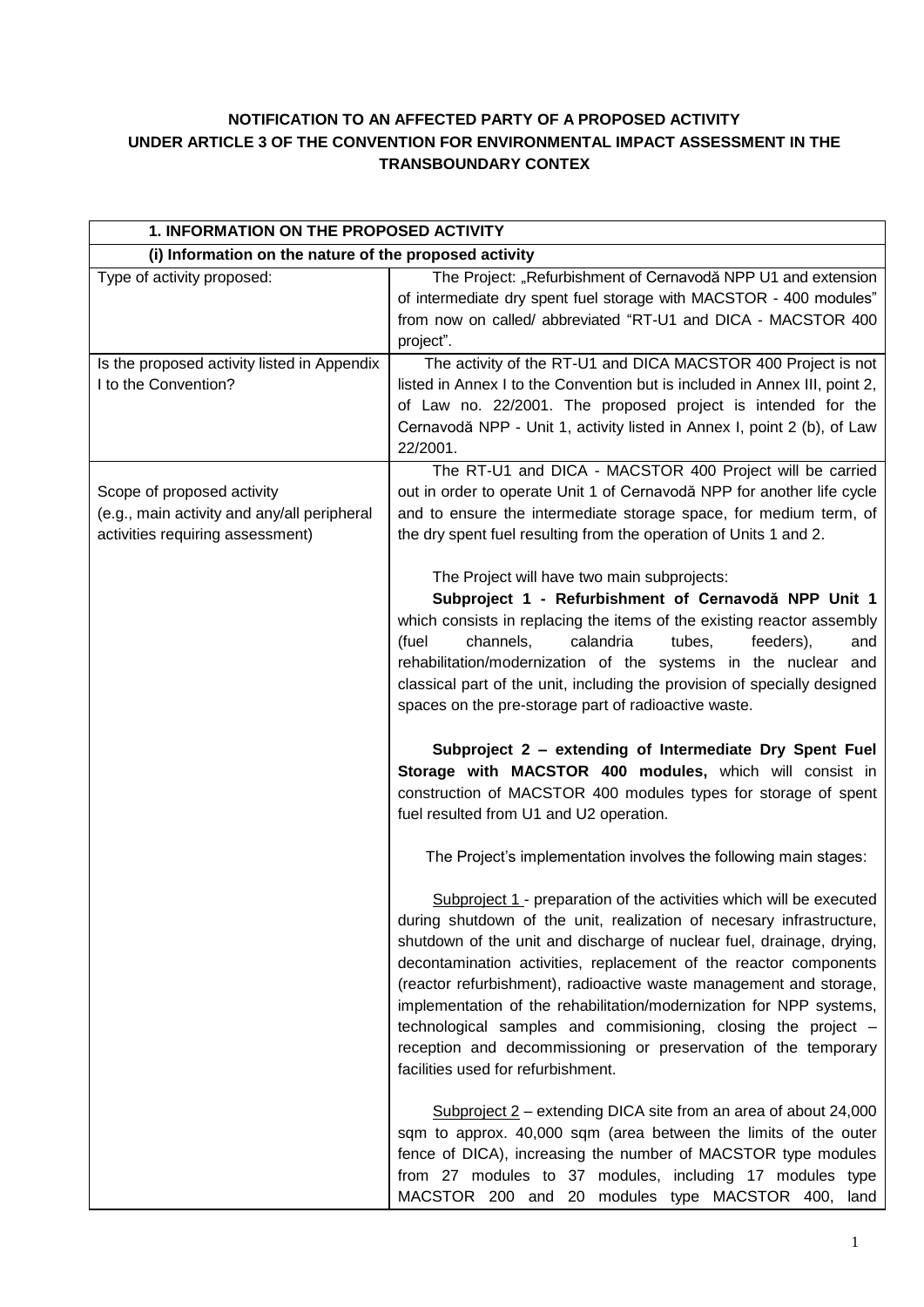|                                                                       | preparation, building of the MACSTOR 400 modules type with<br>dimensions 12.95 m $x$ 21.94 m $x$ 7.60 m and a double storage<br>capacity compared to MACSTOR 200 type modules.                                                                                                                                                                                                                                                                                                                                                                                                                                                                                                                                                                                  |
|-----------------------------------------------------------------------|-----------------------------------------------------------------------------------------------------------------------------------------------------------------------------------------------------------------------------------------------------------------------------------------------------------------------------------------------------------------------------------------------------------------------------------------------------------------------------------------------------------------------------------------------------------------------------------------------------------------------------------------------------------------------------------------------------------------------------------------------------------------|
| Scale of proposed activity<br>(e.g., size, production capacity, etc.) | The surface of the area where the "RT-U1 and DICA -<br>MACSTOR 400" Project will be developed is approximately 325,000<br>sqm.                                                                                                                                                                                                                                                                                                                                                                                                                                                                                                                                                                                                                                  |
|                                                                       | subproject,<br>RT-U1<br>the<br>replacement,<br>For<br>repair<br>and<br>modernization activities will be accomplished inside Unit 1, taking into<br>account the results of assessments of the system, structures and<br>components of Unit 1. In the project's implementation, construction<br>works will be added to ensure spaces/buildings for permanent and<br>temporary use, necessary for the refurbishment works activities.<br>For the storage of the materials / equipments / radioactive<br>waste, appropriate spaces will be arranged in the Reactor Building of<br>Unit 5 and on the Cernavodă NPP site. For the storage of the<br>materials / equipments / non-radioactive waste, appropriate spaces<br>will be arranged on the Cernavodă NPP site. |
|                                                                       | The Intermediate Dry Spent Fuel Storage - IDSFS (DICA) is<br>equipped with monolithic reinforced concrete storage modules, roads<br>and platforms, portal crane, gate body and security system. The<br>calculations show that the surface of the DICA site will increase from<br>about 24,000 sqm to approximately 40,000 sqm. Thus, 17 modules<br>type MACSTOR 200 and 20 modules type MACSTOR 400 will be built<br>in stages on the DICA site.                                                                                                                                                                                                                                                                                                                |
|                                                                       | The purpose of the RT-U1 and DICA - MACSTOR 400 Project is<br>to retube and modernize the Unit 1 of Cernavodă NPP, for another life<br>cycle of approximately 30 years operation, and to expand the dry<br>spent fuel storage with MACSTOR 400 modules type for the spent<br>fuel storage resulted from two life cycles of operation of Units 1 and 2.                                                                                                                                                                                                                                                                                                                                                                                                          |
|                                                                       | 1st Subproject - RT-U1<br>The main characteristics of the refurbished Unit 1 are:<br>Thermal Power: 2062 MW(t);<br>$\bullet$<br>Gross electrical power: 706,5 MW(e);<br>$\bullet$<br>Internal services consumption rate: <8%;<br>$\bullet$<br>Number of fuel channels: 380;<br>$\bullet$<br>Number of loops: 2;<br>$\bullet$<br>Number of steam generators: 4;<br>$\bullet$<br>Pressure (D2O) in the primary circuit: 9,89 Mpa;<br>$\bullet$<br>Temperature at the outlet of the primary circuit: 310<br>grd.C;<br>Saturated steam pressure (H2O): 4,6 Mpa;<br>$\bullet$<br>Supply water temperature: 187,20 grd. C;<br>$\bullet$<br>The product resulting from the main activity of the refurbished                                                            |
|                                                                       | Unit 1 of Cernavodă NPP is production of electricity for another<br>life cycle of approximately 30 years, delivering in the National<br>Energy System (SEN) approximately 151.668.193 MWh.                                                                                                                                                                                                                                                                                                                                                                                                                                                                                                                                                                      |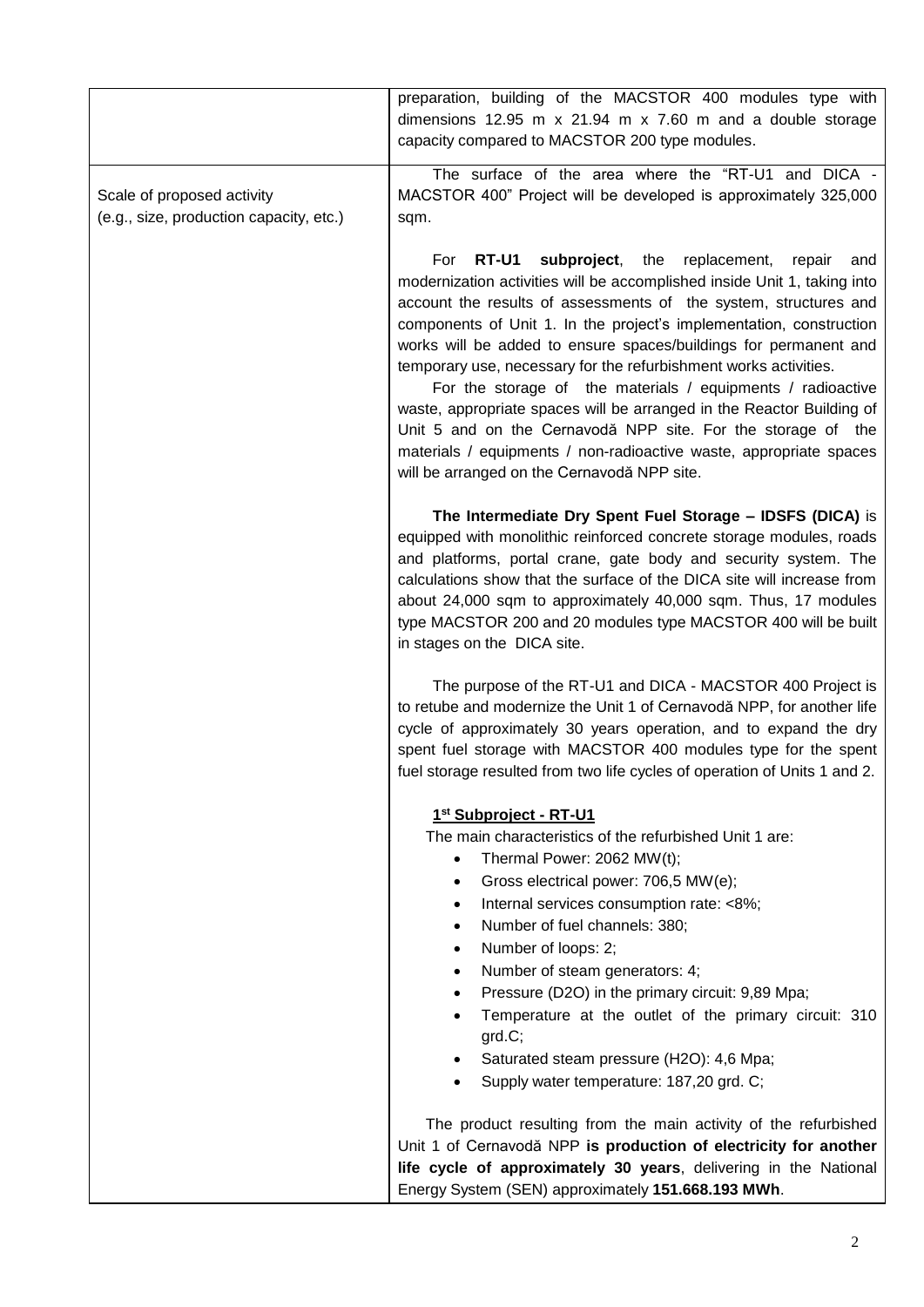|                                                              | 2nd Subproject - DICA - MACSTOR 400                                                                                                                                                                                                                                                                                                                                                                                                                                                                                                                                                                                              |
|--------------------------------------------------------------|----------------------------------------------------------------------------------------------------------------------------------------------------------------------------------------------------------------------------------------------------------------------------------------------------------------------------------------------------------------------------------------------------------------------------------------------------------------------------------------------------------------------------------------------------------------------------------------------------------------------------------|
|                                                              | Regarding the DICA - MACSTOR 400 subproject, the<br>intermediate dry storage capacity result is based on technical<br>considerations and statistical data on the number of fuel bundles<br>burned annually in each reactor, completed by the operating                                                                                                                                                                                                                                                                                                                                                                           |
|                                                              | experience of the two units.<br>Considering the development strategy of DICA, which provides<br>building 17 modules type MACSTOR 200, and from module 18 to<br>make the transition to modules type MACSTOR 400, to ensure the<br>storage of spent fuel bundles resulted from two life cycles of operation<br>for units U1 and U2, it is necessary to build 20 modules of the<br>MACSTOR 400 type.                                                                                                                                                                                                                                |
|                                                              | It leads that, in order to ensure the storage of the spent fuel<br>bundles resulted from the operation of the units U1 and U2 with two<br>life cycles, 37 modules type MACSTOR will be necessary,<br>respectively:                                                                                                                                                                                                                                                                                                                                                                                                               |
|                                                              | 17 MACSTOR 200 modules (12 modules are already                                                                                                                                                                                                                                                                                                                                                                                                                                                                                                                                                                                   |
|                                                              | built);<br>20 MACSTOR 400 modules (first module MACSTOR<br>$\bullet$                                                                                                                                                                                                                                                                                                                                                                                                                                                                                                                                                             |
|                                                              | 400 will be module 18).                                                                                                                                                                                                                                                                                                                                                                                                                                                                                                                                                                                                          |
| Description of proposed activity<br>(e.g., technology used): | The main activities for RT-U1 project implementation are:                                                                                                                                                                                                                                                                                                                                                                                                                                                                                                                                                                        |
|                                                              | Shutting down the unit and nuclear fuel discharging -<br>$\blacktriangleright$<br>discharged from the reactor into the spent fuel storage tank;                                                                                                                                                                                                                                                                                                                                                                                                                                                                                  |
|                                                              | Preparation of the reactor structures (drainage, drying,<br>➤<br>decontamination)<br>Heavy water drainage and storage. The heavy water discharged<br>from the reactor's systems will be stored in storage tanks<br>specially arranged for this purpose, on Cernavodă NPP. After<br>drainage of the heavy water, the nuclear systems on which the<br>activities are to be carried out will be dried and decontaminated.                                                                                                                                                                                                           |
|                                                              | Conditioning / preservation of systems during shutdown.<br>➤<br>This activity is developed both in the nuclear and in the secondary<br>part. The systems conservation will be developed according to the<br>procedures developed during the Project.                                                                                                                                                                                                                                                                                                                                                                             |
|                                                              | <b>Retubing of Unit 1 reactor:</b><br>➤                                                                                                                                                                                                                                                                                                                                                                                                                                                                                                                                                                                          |
|                                                              | This activity involves several stages:<br>Feeders disassemble. At this stage, the 380 inlet feeders<br>i.<br>and the 380 outlet feeders are dismantled, meaning all pipes<br>coupling assemblies,<br>sampling<br>including<br>tubing<br>and<br>temperature detectors. After feeders removal the inlet and<br>outlet colectors will be inspected. Feeders and the others<br>resulting waste will be collected in containers for low-level<br>radioactive waste and they will be transferred into specially<br>designed spaces for the intermediate storage of low and<br>medium radioactive waste, inside the Reactor Building of |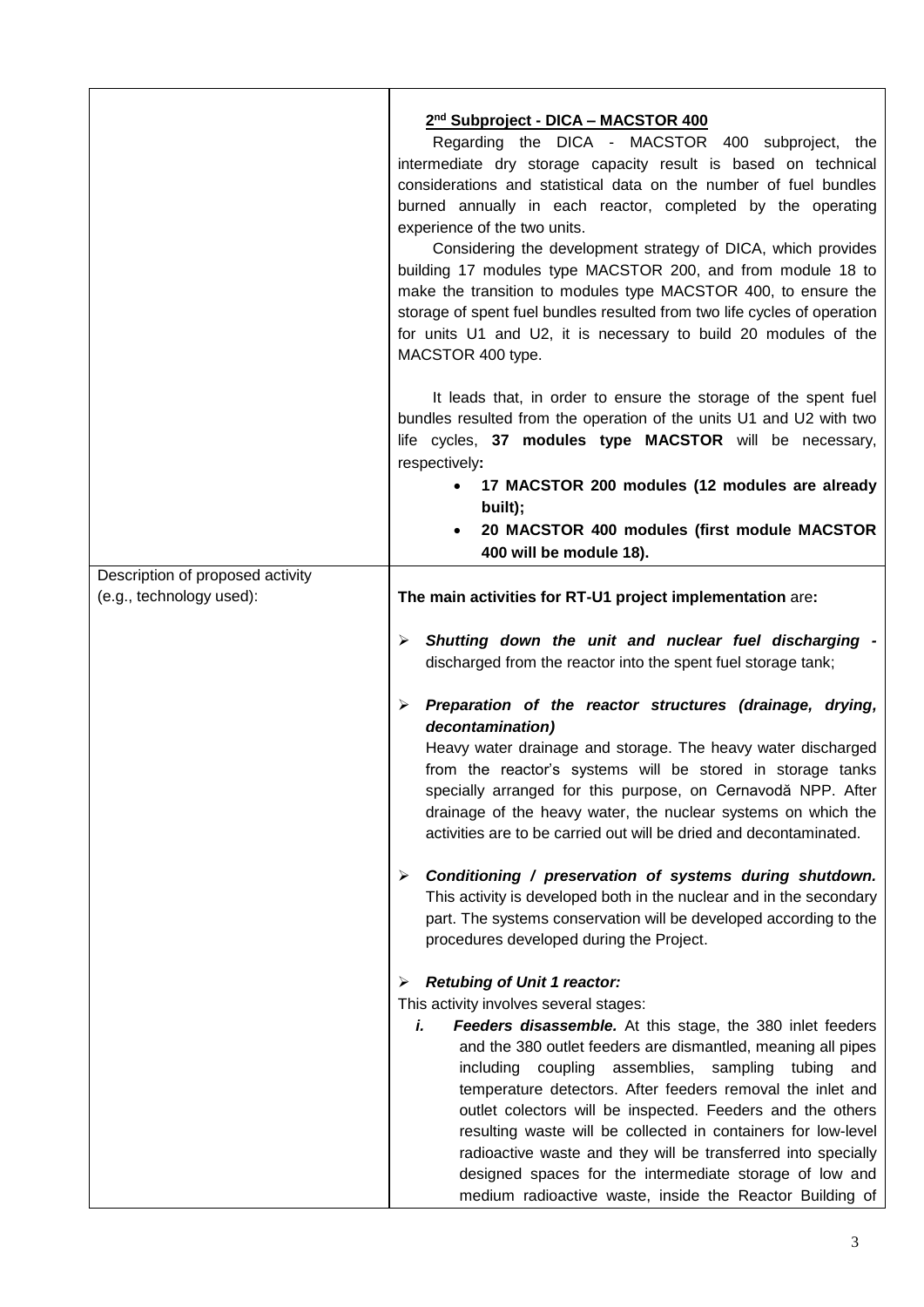| Unit 5 of Cernavodă NPP.                                                                                                                                                                                                                                                                                                                                                                                                             |
|--------------------------------------------------------------------------------------------------------------------------------------------------------------------------------------------------------------------------------------------------------------------------------------------------------------------------------------------------------------------------------------------------------------------------------------|
| ii.<br>Disassembly of fuel channels, calandria tubes and<br>preparation of these for storage as radioactive waste.                                                                                                                                                                                                                                                                                                                   |
| iii.<br>Installation of new calandria tubes, fuel channels and<br>feeders                                                                                                                                                                                                                                                                                                                                                            |
| Radioactive waste management activities.<br>➤<br>Radioactive waste resulting from the activities of dismantling the<br>pressure and calandria tubes and their associated assemblies,<br>after volume reduction, will be placed in authorized containers,<br>which will be stored temporary in internal special designed<br>spaces/structures placed inside the reactor building of Unit 5 (the<br>new DIDR-U5).                      |
| Performing other planned activities identified in the process<br>➤<br>of defining the project. In parallel with the reactor refurbishment,<br>in this long-term outage, other planned activities for modernization<br>of Unit 1 will be developed.                                                                                                                                                                                   |
| The MACSTOR storage system, chosen by Cernavodă NPP<br>for the storage of the dry spent fuel from Units 1 and 2, consists of<br>storage modules located on the site and of a series of equipments<br>used to prepare the storage and the transfer of the dry spent fuel to<br>the DICA.                                                                                                                                              |
| The main activities of preparation, transfer and effective storage<br>of the fuel, as well as the main equipment used during the<br>technological process, are described below:                                                                                                                                                                                                                                                      |
| $\triangleright$ Fuel preparation for storage. Activities for fuel preparation for<br>storage are carried out in the spent fuel tank (BCU). The fuel<br>bundles are transferred from the storage trays from the basin to<br>the storage basket.                                                                                                                                                                                      |
| Spent fuel loading station (SICA). SICA is used for drying of the<br>➤<br>spent fuel and for sealing the storage basket by welding.<br><b>Fuel transfer.</b> Transport of the transfer container loaded with the<br>➤<br>fuel storage basket from the SICA to the storage modules is<br>provided by a mean of transport.<br>The Portal Crane. The portal crane is used to handle the transfer<br>➤                                   |
| container to the storage itself.<br>The loading and positioning guide assembly. Each storage<br>➤<br>cylinder is closed at it's superior part by a shielding troncone<br>shaped, plug made of steel filled with reinforced concrete.                                                                                                                                                                                                 |
| The Mean of Transport. The mean of transport is a commercial<br>➤<br>mean of transport with a surface of transport suitable for the<br>placing and anchoring of the container. The purpose of the mean<br>of transport is to transfer the container loaded with the fuel<br>storage basket from the NPP (Extension Building of BCU) to the<br>storage modules and to transfer the empty container back to the<br>extension building. |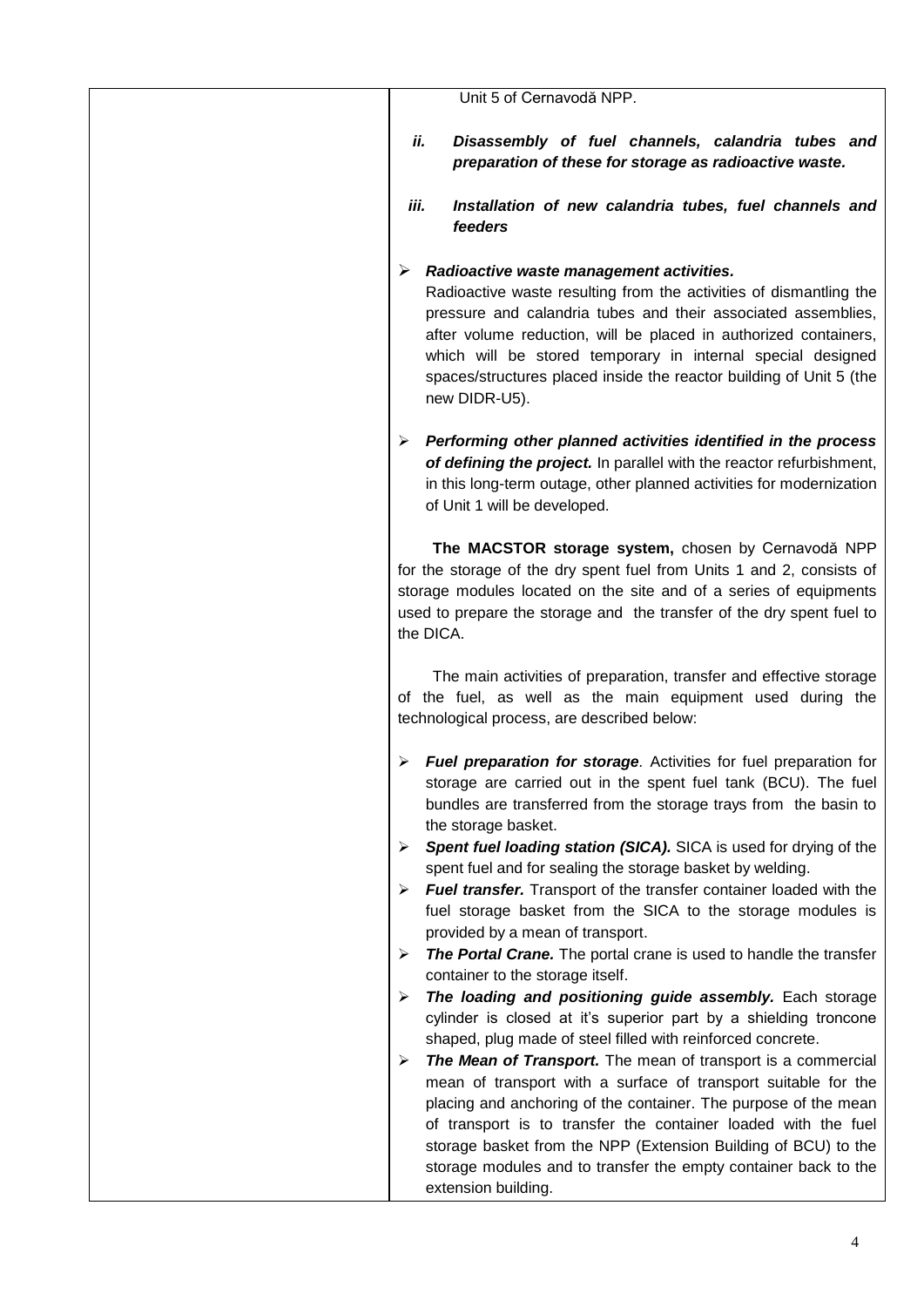|                                                                                         | <b>Fuel storage.</b> The fuel storage area is a fenced and secure<br>➤<br>enclosure. It will be extended to include 37 storage modules<br>arranged in a 5 rows grid.                                                                                                                                                                                                                                                                                                                                                                                                                                                                                                                                              |
|-----------------------------------------------------------------------------------------|-------------------------------------------------------------------------------------------------------------------------------------------------------------------------------------------------------------------------------------------------------------------------------------------------------------------------------------------------------------------------------------------------------------------------------------------------------------------------------------------------------------------------------------------------------------------------------------------------------------------------------------------------------------------------------------------------------------------|
| Description of purpose of proposed<br>activity:                                         | The RT-U1 and DICA - MACSTOR 400 Project will be<br>developed in order to safe operation of Unit 1 for another life cycle<br>and assurance of the necessary space for intermediate storage for<br>medium term, of spent fuel resulted from operation of Units 1 and 2.                                                                                                                                                                                                                                                                                                                                                                                                                                            |
|                                                                                         | The refurbishment of Unit 1 is necessary because the main<br>systems and structures which limit the operating life of CANDU type<br>reactors, fuel channels, calandria tubes and feeders, during the aging<br>process can no longer fulfill their project functions.                                                                                                                                                                                                                                                                                                                                                                                                                                              |
|                                                                                         | After completion of the first life cycle of Unit 1, it will be shut<br>down in order to start the refurbishment project itself.                                                                                                                                                                                                                                                                                                                                                                                                                                                                                                                                                                                   |
|                                                                                         | At the end of project works, SN Nuclearelectrica will be in<br>possession of a nuclear unit capable to operate safely in nuclear and<br>environmental conditions for another life cycle, producing clean<br>electricity, with significantly lower CO2 emissions than the production<br>of electricity through other types of fuel processes.                                                                                                                                                                                                                                                                                                                                                                      |
| Rationale for proposed activity (e.g.,<br>socio-economic, physical geographic<br>basis) | In order to achieve Romania's energy objectives, it is needed to<br>have a balanced approach to the development of the national energy<br>sector, correlated with the value of investment expenditures. Thus,<br>the Energy Strategy stipulates that nuclear energy is a strategic option<br>for Romania, pointing out the need for the achievement of Cernavodă<br>NPP Unit 1 refurbishment on time.                                                                                                                                                                                                                                                                                                             |
|                                                                                         | 1st Subproject - RT-U1<br>According to the Romanian Energy Strategy, the refurbishment<br>of Unit 1, represent Romania's priority investments to ensure the<br>fulfillment of environmental and energy safety objectives and targets,<br>security of supply and diversification of sources for a balanced energy<br>mix, which shall ensure the transition to an energy sector with low<br>greenhouse gas emissions and an affordable energy price for<br>consumers.<br>Moreover, the cost of the refurbishment works is approx. 40%<br>lower than construction of the new nuclear power plants. Also, the<br>execution time is between 24 and 30 months, significantly shorter<br>than new nuclear power plants. |
|                                                                                         | 2 <sup>nd</sup> Subproject - DICA - MACSTOR 400<br>The long-term operation of Unit 1 requires, among other things,<br>setting up the intermediate storage space for the spent fuel. Currently,<br>the spent fuel is stored in dry storage modules MACSTOR type<br>(Modular Air-Cooled Storage). The MACSTOR 200 module was<br>developed by AECL and developed at CNE Gentilly and in the year<br>2000 it represented one of the most modern and advantageous<br>storage solutions.                                                                                                                                                                                                                                |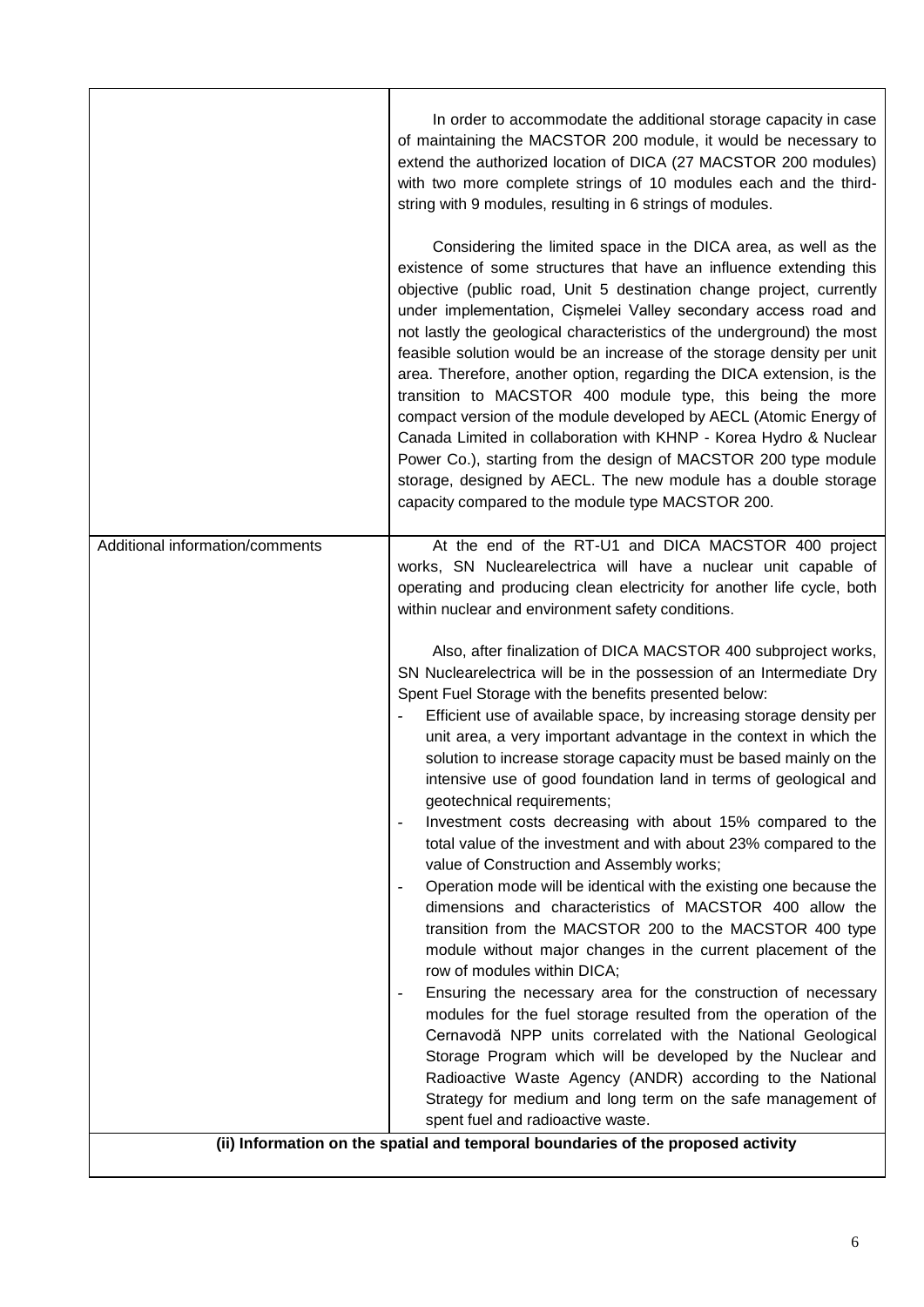| Location:                                                                                            | The Project will be implemented on Cernavodă NPP site, 2<br>Medgidiei street, Cernavodă Town, postal code 905200, Constanța<br>County.                                                                                                                                                                                                                                                                                                                                                                                                                                                                                                                                                                                                                                                                                                                                                                                                                                                                                                                                                                                                                                                                                                                               |
|------------------------------------------------------------------------------------------------------|----------------------------------------------------------------------------------------------------------------------------------------------------------------------------------------------------------------------------------------------------------------------------------------------------------------------------------------------------------------------------------------------------------------------------------------------------------------------------------------------------------------------------------------------------------------------------------------------------------------------------------------------------------------------------------------------------------------------------------------------------------------------------------------------------------------------------------------------------------------------------------------------------------------------------------------------------------------------------------------------------------------------------------------------------------------------------------------------------------------------------------------------------------------------------------------------------------------------------------------------------------------------|
| Description of the location<br>(e.g., physical-geographic, socio-<br>economic characteristics)       | The project will be implemented on Cernavodă NPP site. The<br>land designated for RT-U1 and DICA - 400 Project is constituted of<br>plots inside the Cernavodă NPP site.                                                                                                                                                                                                                                                                                                                                                                                                                                                                                                                                                                                                                                                                                                                                                                                                                                                                                                                                                                                                                                                                                             |
| Rationale for location of proposed activity<br>(e.g., socio-economic, physical-<br>geographic basis) | RT-U1 subproject will be implemented on Cernavodă NPP<br>site.<br>Regarding DICA - MACSTOR 400 subproject, it will be<br>implemented in the West part of the actual DICA site, on the unused<br>part of the land from the Cernavodă NPP site, where the limestone as<br>used as a foundation for the nuclear objectives.                                                                                                                                                                                                                                                                                                                                                                                                                                                                                                                                                                                                                                                                                                                                                                                                                                                                                                                                             |
| Time-frame for proposed activity (e.g.:<br>start and duration of construction and<br>operation)      | Subproject 1 - Refurbishment of Cernavodă NPP Unit 1 is<br>structured in three phases as follows:<br><b>Phase 1 - Defining the objective for Unit 1 Refurbishment</b><br>Project which was started through the Decision no. 9 / 28.09.2017<br>approved by the SNN S. A. Shareholders.<br><b>Phase 2 - Preparation of project's implementation, in which the</b><br>approvals, agreements and authorizations necessary to start the<br>Refurbishment Project works are completed, preparation for the<br>implementation of the activities identified in phase 1, infrastructure<br>works - arrangement / reconditioning / construction of necessary<br>spaces (workshops, locker rooms, offices, concrete platforms) and<br>special spaces arranged for the storage of radioactive waste resulting<br>from the project.<br>At the end of Phase 2, the refurbishment project infrastructure is<br>completed and ready to start Unit's 1 refurbishment activities.<br>Phase 3 - Project implementation which consists in shutting<br>down the Unit 1 for at least 2 years and beginning to perform the<br>activities of Unit 1 reactor refurbishment and modernization of the<br>other equipment of Unit 1 of Cernavodă NPP, depending on their<br>physical conditions. |
|                                                                                                      | In case of the DICA MACSTOR-400 subproject, the<br>construction of MACSTOR 400 type module will be accomplished in<br>gradual stages, module by module, the completion rate of the DICA -<br>MACSTOR 400 Project will be scheduled so as to ensure the<br>necessary storage space for the dry spent fuel at Cernavodă NPP<br>simultaneously with the meeting of the transfer conditions according<br>to the applicable National Commission for Nuclear Activities Control<br>(CNCAN) norms and authorizations.                                                                                                                                                                                                                                                                                                                                                                                                                                                                                                                                                                                                                                                                                                                                                       |
| Maps and other pictorial documents<br>connected with the information on the<br>proposed activity     | Maps and other illustrated documents related to the proposed<br>activities are presented in Annex 1 to this Notification.                                                                                                                                                                                                                                                                                                                                                                                                                                                                                                                                                                                                                                                                                                                                                                                                                                                                                                                                                                                                                                                                                                                                            |
| Additional information/comments                                                                      | $\overline{a}$                                                                                                                                                                                                                                                                                                                                                                                                                                                                                                                                                                                                                                                                                                                                                                                                                                                                                                                                                                                                                                                                                                                                                                                                                                                       |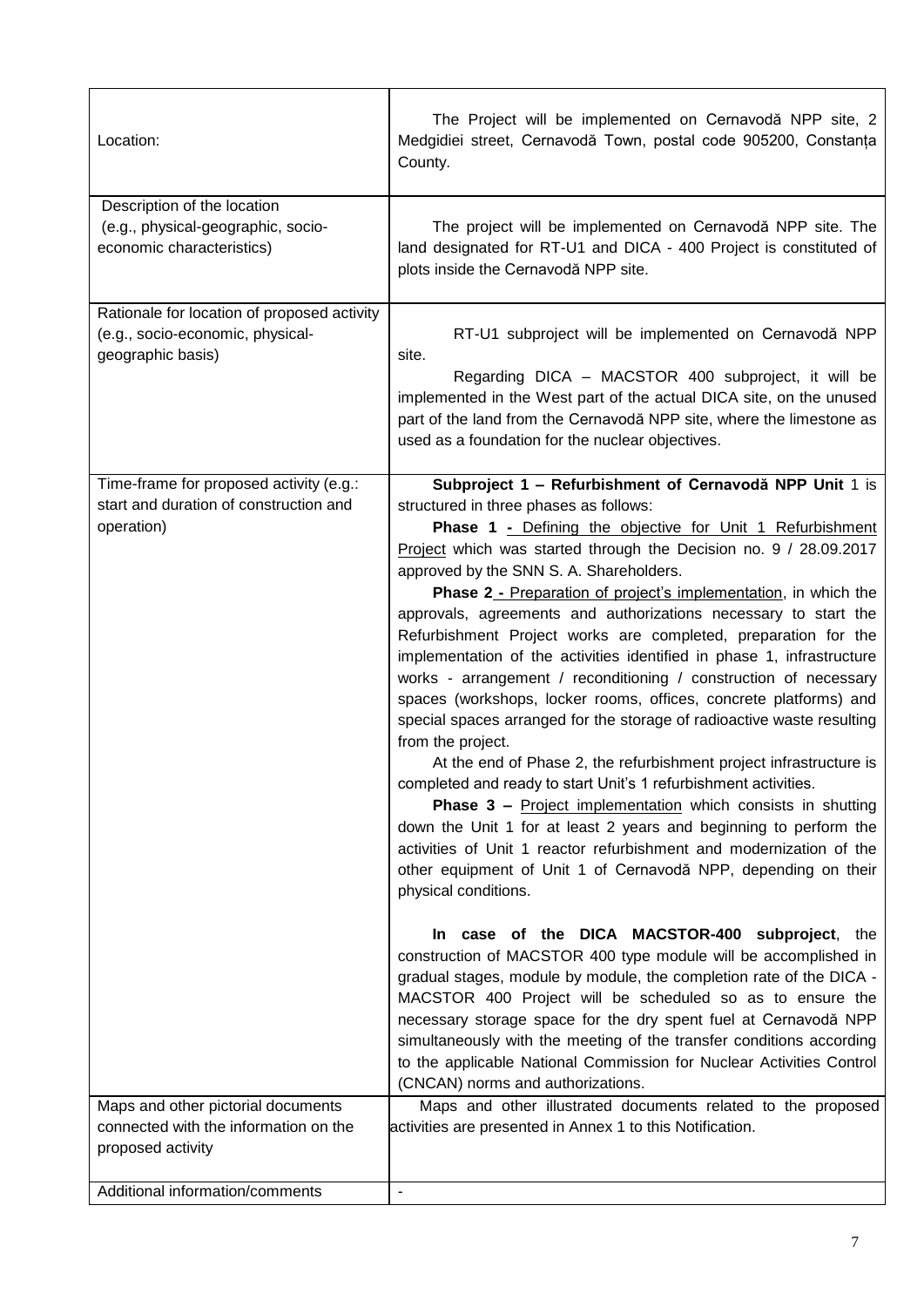|                                                                                                                                                                                 | (iii) Information on expected environmental impacts and proposed mitigation measures                                                                                                                                                                                                                                                                                                                                                                                                                                                                                                                                                                                                                                                                                                                                                                                                                                                                                                                                                                                                                                                                                                                                                       |
|---------------------------------------------------------------------------------------------------------------------------------------------------------------------------------|--------------------------------------------------------------------------------------------------------------------------------------------------------------------------------------------------------------------------------------------------------------------------------------------------------------------------------------------------------------------------------------------------------------------------------------------------------------------------------------------------------------------------------------------------------------------------------------------------------------------------------------------------------------------------------------------------------------------------------------------------------------------------------------------------------------------------------------------------------------------------------------------------------------------------------------------------------------------------------------------------------------------------------------------------------------------------------------------------------------------------------------------------------------------------------------------------------------------------------------------|
| Scope of assessment<br>(e.g., consideration of: cumulative<br>impacts, evaluation of alternatives,<br>sustainable development issues, impact<br>of peripheral activities, etc.) | The impact of the RT-U1 and DICA MACSTOR 400 project was<br>evaluated on the:<br>population and human health;<br>$\blacksquare$<br>fauna and flora, biodiversity, conservation of natural habitats,<br>wild flora and fauna on the lands;<br>soil, assests and material goods;<br>water quality and water quantitative regime;<br>air and climate quality, and the impact determined by noise<br>and vibrations;<br>landscape and visual environmental;<br>historical and cultural heritage.<br>Also it was evaluated the indirect, secondary and cumulative impact in<br>short, on medium and long term, temporary and permanent, pozitive<br>and negative.<br>The impact determined by interaction of the elements mentioned<br><u>above.</u><br>Considering the impact mitigation measures taken during the<br>construction and operation of the RT-U1 and DICA - MACSTOR 400<br>project, it is estimated that the project will have an insignificant impact<br>on the environment, using a safe technology for the population and<br>environment and integrating the international experience gained in the<br>construction and operation of similar installations.<br>More information are presented in Annex 2 to this Notification. |
| Expected environmental impacts of<br>proposed activity<br>(E.g. types, locations, magnitudes)                                                                                   | The RT-U1 and DICA - MACSTOR 400 project will be developed<br>inside the Cernavodă NPP site.<br>The Environmental Impact Assessment will determine the RT-U1<br>and DICA - MACSTOR 400 project impact of the environment.                                                                                                                                                                                                                                                                                                                                                                                                                                                                                                                                                                                                                                                                                                                                                                                                                                                                                                                                                                                                                  |
| Inputs<br>(e.g., raw material, power sources, etc.)                                                                                                                             | Unit 1 Refurbishment will produce electricity for another life cycle<br>of approximately 30 years in the same conditions, as before.<br>For the operation of the refurbished Unit 1 of Cernavodă NPP,<br>the same raw materials will be used as before, namely:<br>Raw materials: nuclear fuel (UO2). The fuel is manufactured by<br>the Nuclear Fuel Factory - FCN Pitesti within SN Nuclearelectrica<br><b>SA.;</b><br>Auxiliary Materials: Heavy Water (D2O), SUVA - 134A, Helium,<br>Nitrogen (N2), Liquid Nitrogen (N2), Carbon Dioxide (CO2) for<br>Coating Gas, Carbon Dioxide (CO2) for Generator, Hydrogen<br>purity 99.98% for generator, hydrogen purity 99.995%, gadolinium<br>nitrate, hydrazine 35%, morpholine 99%, lithium hydroxide,<br>RGCC-100 (corrosion inhibitor with sodium nitrite), ARQUAD                                                                                                                                                                                                                                                                                                                                                                                                                        |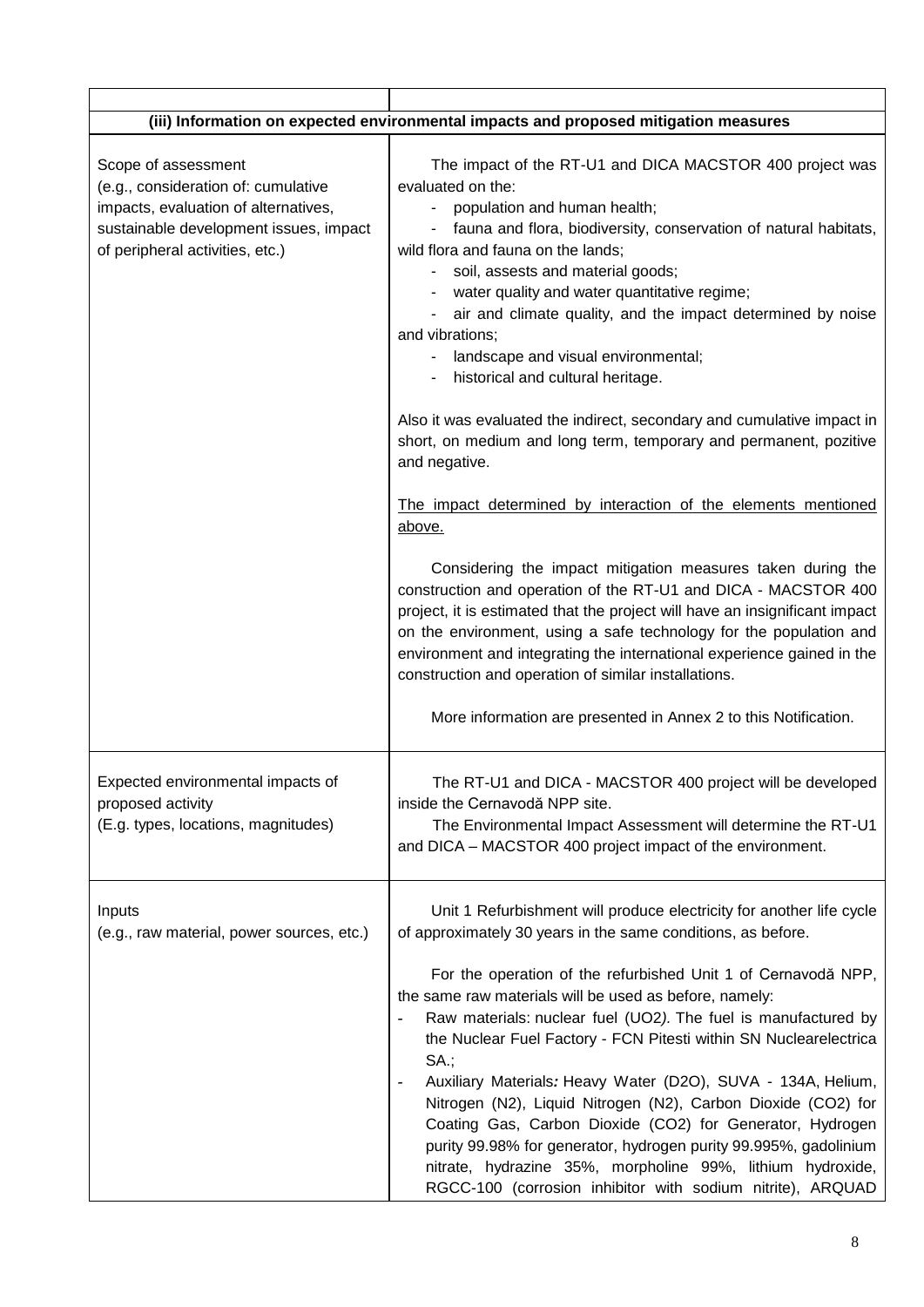|                                                                                                                | MCB - 50 (biocide), sodium hydroxide 48 $\div$ 50 %, hydrochloric<br>acid 32%, ferric chloride 40%, sulfur hexafluoride, sodium<br>chloride (min 97%) (for STA and STAP), 3D liquid antiseptic<br>TRASAR (Nalco) for modernized STA, flocculant PRAESTOL<br>A3040L for modernized STA, resins conventional (renewable),<br>lubricating oil, consistent grease;<br>Materials used to preserve the plant's systems: hydrazine,<br>ammonia, morpholine, lithium hydroxide, and ODACON®F<br>solution, the latter being used in the process of preserving the<br>systems during the shutdown period for refurbishment;<br>Classic fuels: diesel, CLU (Used for quarterly CTP tests).<br>$\tilde{\phantom{a}}$<br>Regarding DICA - MACSTOR 400, which suppose the<br>intermediate storage of the dry spent fuel from the nuclear units U1<br>and U2 on the site, a production process is not carried out on the site,<br>so the term of raw materials does not apply to the subproject DICA -<br>MACSTOR 400.<br>The supply of electricity for the existing installations of the Dry<br>Spent Fuel Storage site, related to the Gate Corp and the existing<br>Modules, is made from the general panel, located in the Gate Corp.<br>Power is provided by the own Common Service Station through<br>two power lines of 0.4kV each. |
|----------------------------------------------------------------------------------------------------------------|-----------------------------------------------------------------------------------------------------------------------------------------------------------------------------------------------------------------------------------------------------------------------------------------------------------------------------------------------------------------------------------------------------------------------------------------------------------------------------------------------------------------------------------------------------------------------------------------------------------------------------------------------------------------------------------------------------------------------------------------------------------------------------------------------------------------------------------------------------------------------------------------------------------------------------------------------------------------------------------------------------------------------------------------------------------------------------------------------------------------------------------------------------------------------------------------------------------------------------------------------------------------------------------------------------------------------------|
| Outputs<br>(e.g. amounts and types of: discharges<br>in air, discharges into the water system,<br>solid waste) | The product resulting from the main activity of the refurbished<br>Unit 1 of Cernavodă NPP is the production of electricity for an<br>estimated life of approximately 30 years, delivering in the National<br>Energy System (SEN) approximately 151.668.193 MWh.<br>Information regarding the amounts and types of: discharges in<br>air, discharges into the water system, solid waste from the RT-U1<br>subproject are presented in Annex 3a to this Notification.                                                                                                                                                                                                                                                                                                                                                                                                                                                                                                                                                                                                                                                                                                                                                                                                                                                        |
|                                                                                                                | DICA - MACSTOR 400 subproject                                                                                                                                                                                                                                                                                                                                                                                                                                                                                                                                                                                                                                                                                                                                                                                                                                                                                                                                                                                                                                                                                                                                                                                                                                                                                               |
|                                                                                                                | After completion of the works, the DICA-MACSTOR-400<br>subproject will ensure the storage of the dry spent fuel for Units 1 and<br>2 with two operating life cycles.                                                                                                                                                                                                                                                                                                                                                                                                                                                                                                                                                                                                                                                                                                                                                                                                                                                                                                                                                                                                                                                                                                                                                        |
|                                                                                                                | Information regarding the amounts and types of: discharges in<br>air, discharges into the water system, solid waste from the DICA -<br>MACSTOR 400 subproject are presented in Annex 3b to this<br>Notification.                                                                                                                                                                                                                                                                                                                                                                                                                                                                                                                                                                                                                                                                                                                                                                                                                                                                                                                                                                                                                                                                                                            |
| Transboundary impacts (e.g., types,<br>locations, magnitudes)                                                  | The distances measured in a straight line from the boundary of<br>the Cernavodă NPP site to the nearest point of the border are<br>approx.: 36 km from Bulgaria, 110 km from Ukraine, 127 km from<br>Republic of Moldova, 421 km from Serbia and 565 km from Hungary.                                                                                                                                                                                                                                                                                                                                                                                                                                                                                                                                                                                                                                                                                                                                                                                                                                                                                                                                                                                                                                                       |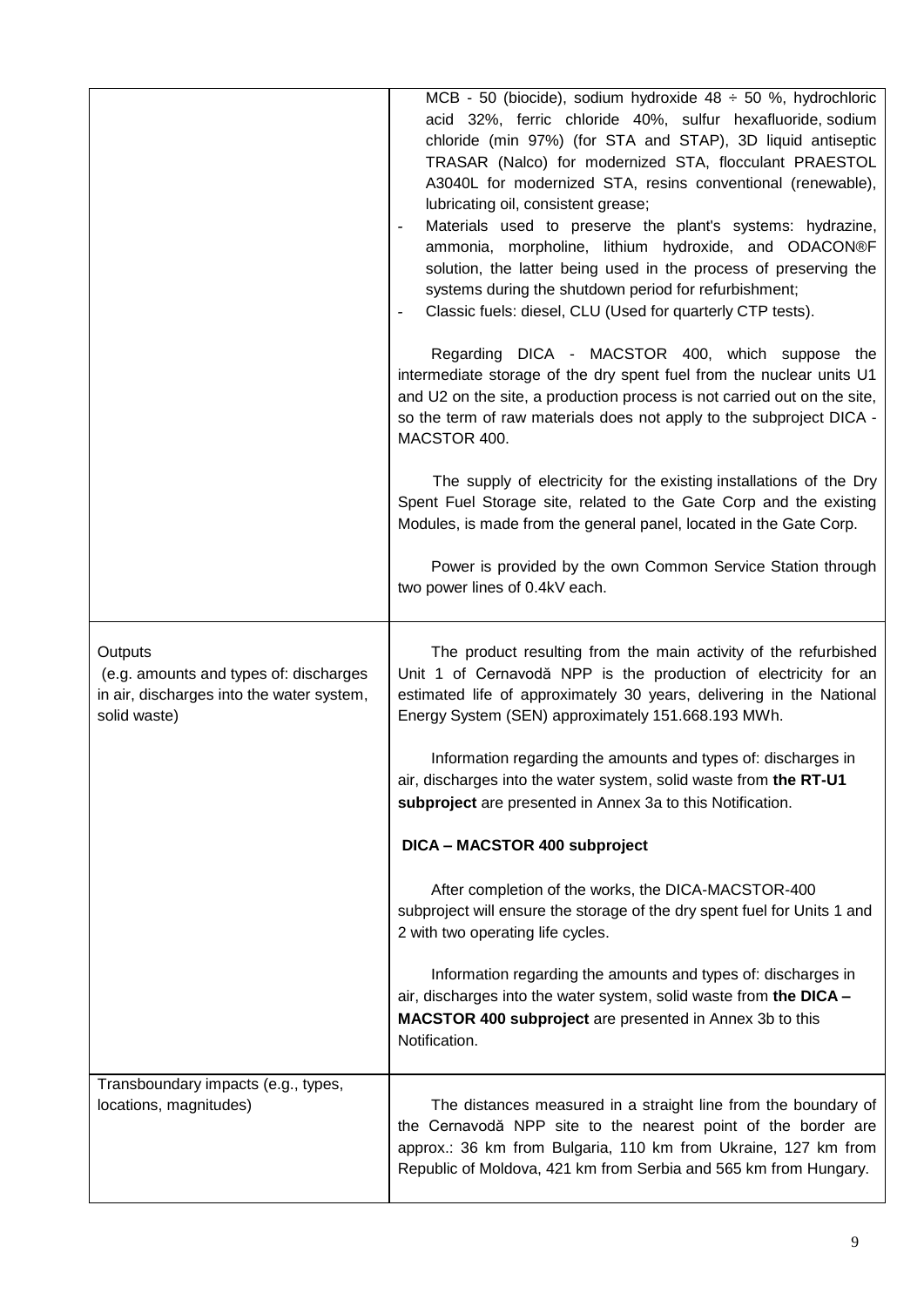| the Cernavodă NPP site.                                                                                                                                                                                                                                                                                                                                                                                                                                                                                      |
|--------------------------------------------------------------------------------------------------------------------------------------------------------------------------------------------------------------------------------------------------------------------------------------------------------------------------------------------------------------------------------------------------------------------------------------------------------------------------------------------------------------|
| From the point of view of the cumulative impact in the normal<br>operation, the RT-U1 and DICA - MACSTOR 400 project, Cernavodă<br>NPP site with Unit 1 and Unit 2 and the future projects of SN<br>Nuclearelectrica (Unit 3, Unit 4 and CTRF Projects) will have a non-<br>significant impact in the transboundary context.                                                                                                                                                                                 |
| This statement is based on information regarding radioactive<br>emissions and tritium's radioactivity, which supports the results<br>regarding the impact on the environment and the fact that, the<br>existing DICA project has an insignificant radiologic impact on the<br>environment in normal running.                                                                                                                                                                                                 |
| Taking into account all the safety analyses elaborated by<br>Cernavodă NPP, it is estimated that the potential accidental situations<br>with radiological consequences will have an insignificant impact both<br>on the safe operation of the nuclear units and on the safe operation of<br>the relevant objectives of the impact assessment.                                                                                                                                                                |
| Information referring the mitigation measures are presented in<br>Annex 4 of this Notification.                                                                                                                                                                                                                                                                                                                                                                                                              |
|                                                                                                                                                                                                                                                                                                                                                                                                                                                                                                              |
|                                                                                                                                                                                                                                                                                                                                                                                                                                                                                                              |
| Societatea Națională Nuclearelectrica S.A. (SNN SA):<br>Bucharest, Sector 1, 65 <sup>th</sup> Polonă Street<br>$\bullet$<br>Tel: +4021.203.8200<br>$\bullet$<br>Fax: +4021.316.9400<br>٠<br>Pagina Web: www.nuclearelectrica.ro<br>E-mail: office@nuclearelectrica.ro                                                                                                                                                                                                                                        |
| Sucursala CNE Cernavodă:<br>Constanța County, Cernavodă Town, 2 <sup>nd</sup> Medgidiei Street<br>Tel: +40241.801.001<br>٠<br>Fax: +40241.239.266<br>$\bullet$<br>E-mail: corespondenta@nuclearelectrica.ro                                                                                                                                                                                                                                                                                                  |
|                                                                                                                                                                                                                                                                                                                                                                                                                                                                                                              |
| Not at this stage.                                                                                                                                                                                                                                                                                                                                                                                                                                                                                           |
| The environment authority considered that the project is similar to<br>those listed on Annex 1, point 24 and 2b), as well as on Annex 2,<br>point 3g) and 13a), of the EIA Directive (transposed in national<br>legislation by Law no. 292/2018) and needs to undergo a full EIA<br>procedure.<br>The environmment authority will develop the scoping report, based on<br>the requirements of national legislation, the results of public<br>consultation at national level and the results of transboundary |
|                                                                                                                                                                                                                                                                                                                                                                                                                                                                                                              |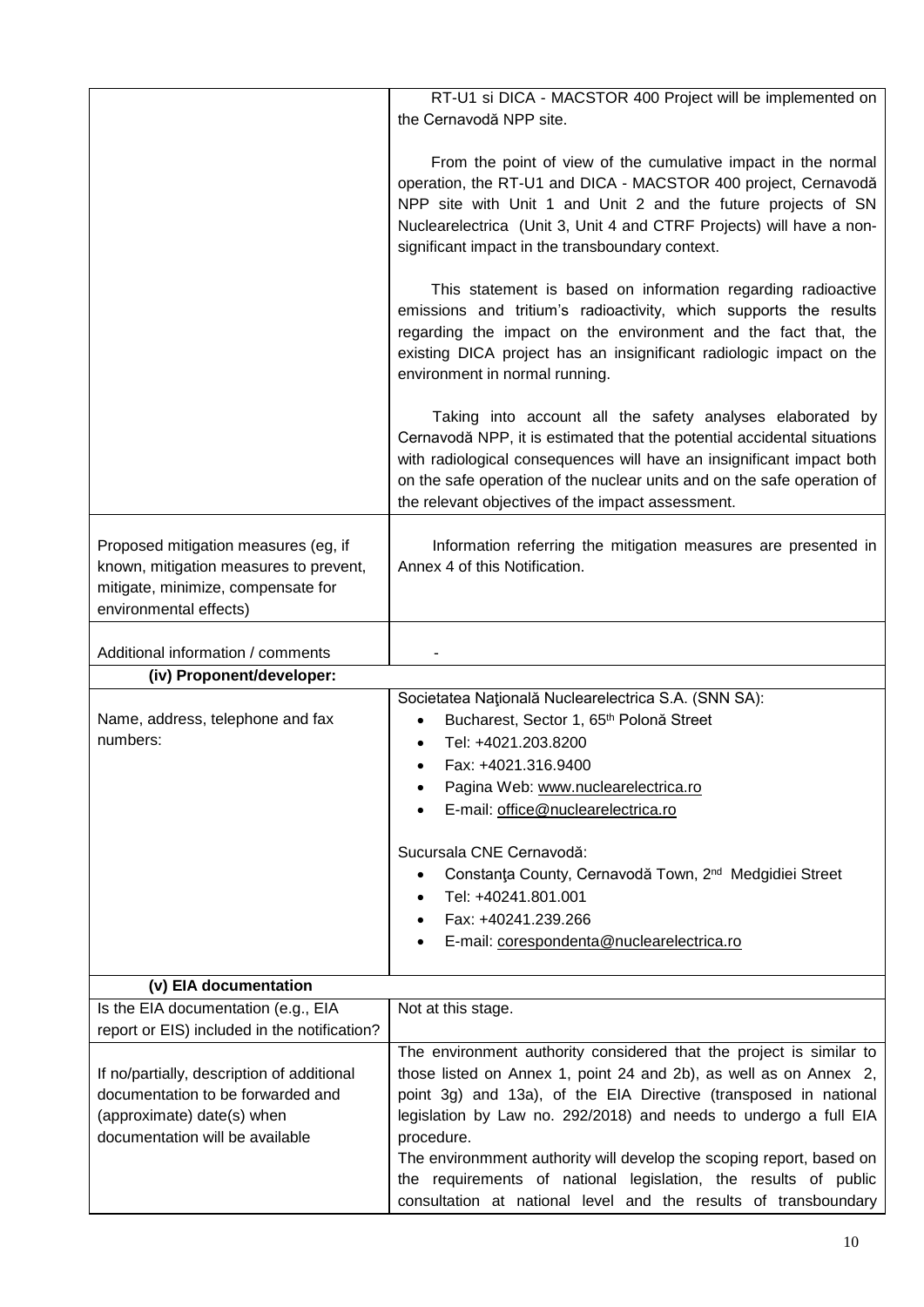|                                                                                                                                                               | consultations.<br>The EIA report will be drafted based on the scoping report and it will<br>be sent to all parties that wish to participate to the EIA process for this<br>project.<br>At this stage, we cannot estimate a date for the submission of the EIA<br>report. |
|---------------------------------------------------------------------------------------------------------------------------------------------------------------|--------------------------------------------------------------------------------------------------------------------------------------------------------------------------------------------------------------------------------------------------------------------------|
| Additional information / comments                                                                                                                             |                                                                                                                                                                                                                                                                          |
| <b>2. POINTS OF CONTACT</b>                                                                                                                                   |                                                                                                                                                                                                                                                                          |
| (i) Point of contact for the possible affected Part or Parties:                                                                                               |                                                                                                                                                                                                                                                                          |
|                                                                                                                                                               |                                                                                                                                                                                                                                                                          |
| Authority responsible for coordinating<br>activities relating to the EIA (refer to<br>decision I/3, appendix):<br>Name, address, telephone and fax<br>numbers | Republic of Bulgaria: Ministry of Environment and Water<br>Address: boulevard "Knyaginya Maria Luiza" 22, 1000 Sofia Centre,<br>Sofia, Bulgaria<br>Telephone: +359 88 889 7898,<br>Web address: https://www.moew.government.bg/                                          |
|                                                                                                                                                               | <b>Ukraine: Ministry of Environmental Protection and Natural Resources</b><br>Address: St. Metropolitan Basil Lypkyvskyi 35, Kyiv 03035, Ukraine<br>Telephone: (044) 206 31 39, (044) 206 33 02<br>Web Address: gr_priem@menr.gov.ua                                     |
|                                                                                                                                                               | Republic of Moldova: Ministry of Environment<br>Address: 9 Constantin Tanase Street, Chisinau, Republic of Moldova<br>Telephone: +373 22 204 556<br>Web Address: https://mediu.gov.md/                                                                                   |
|                                                                                                                                                               | Serbia: Ministry of Environmental Protection<br>Address: 2 Mihajlo Pupina Boulevard 11070 Belgrade, Serbia<br>Telephone: 011/3110-271; 011/3110-245<br>Web Address: eko.kabinet@eko.gov.rs                                                                               |
|                                                                                                                                                               | Hungary: Ministry of Agriculture<br>Address: Kossuth Lajos tér 11, Budapest 1055 Hungary<br>Telephone: +3617952000,<br>Web Address: https://2015-2019.kormany.hu/en/ministry-of-<br>agriculture                                                                          |
| List of affected parties to which<br>notification is being sent                                                                                               | Republic of Bulgaria, Hungary, Serbia, Ukraine and Republic of<br>Moldova.                                                                                                                                                                                               |
| (ii) Points of contact for the Party of origin                                                                                                                |                                                                                                                                                                                                                                                                          |
| Authority responsible for coordinating<br>activities relating to the EIA (refer to<br>Decision I/3, appendix)<br>Name, address, telephone and fax<br>numbers  | Ministry of Environment, Waters and Forests<br>12 Libertatii Blvd., Sector 5, Bucharest, Romania -040129<br>Telephone: 004 021 408 9588<br>e-mail: registratura@mmediu.ro; evaluare.impact@mmediu.ro                                                                     |
| Decision making authority if different than<br>authority responsible for coordination<br>activities relating to the EIA<br>Name, address, tel and fax numbers | $\blacksquare$                                                                                                                                                                                                                                                           |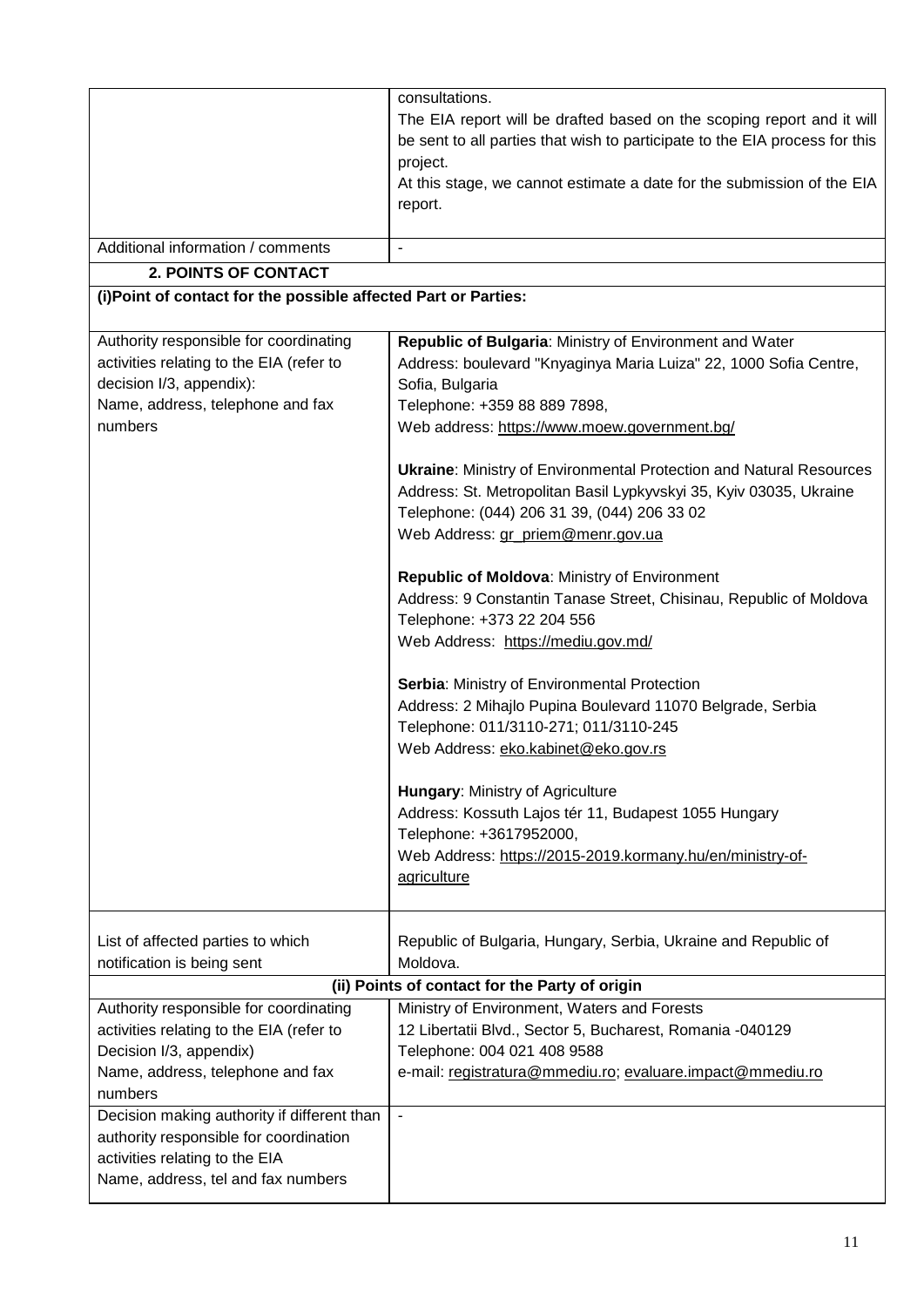# **3. INFORMATION ON THE EIA PROCESS IN THE COUNTRY WHERE THE PROPOSED ACTIVITY IS LOCATED**

| (i) Information on the EIA process that will be applied to the proposed activity                                          |                                                                                                                                                                                                                                                                                                                                                                                                                                                                                                |  |
|---------------------------------------------------------------------------------------------------------------------------|------------------------------------------------------------------------------------------------------------------------------------------------------------------------------------------------------------------------------------------------------------------------------------------------------------------------------------------------------------------------------------------------------------------------------------------------------------------------------------------------|--|
| Time schedule:                                                                                                            | Approx. 12 months                                                                                                                                                                                                                                                                                                                                                                                                                                                                              |  |
| Opportunities for the affected<br>party/parties to be involved in the EIA<br>process                                      | The affected party may participate in decision-making under the EIA<br>procedure as follows:<br>- Following the notification it may take the decision to participate in the<br>EIA procedure am may send comments and observations that will be<br>taken into consideration in the EIA documentation;<br>- If necessary, the authorities of the affected party will be consulted<br>subsequently, according to the provisions of art. 5 of the Espoo<br>Convention.                            |  |
| Opportunities for the affected<br>party/parties to review and comment on<br>the notification and the EIA<br>documentation | Comments on the notification and technical report are expected, if the<br>party decides to participate to the EIA procedure.                                                                                                                                                                                                                                                                                                                                                                   |  |
| Nature and timing of the possible<br>decision:                                                                            | The decision that might be taken is to issue the environmental<br>agreement and the construction authorization for this project                                                                                                                                                                                                                                                                                                                                                                |  |
| Process for approval of the proposed<br>activity                                                                          | The proposed activity will be approved by the construction<br>authorization after the environmental agreement (final EIA decision) is<br>issued by the environmental competent authorities.                                                                                                                                                                                                                                                                                                    |  |
| Additional information/comments                                                                                           | $\blacksquare$                                                                                                                                                                                                                                                                                                                                                                                                                                                                                 |  |
|                                                                                                                           | 4. INFORMATION ON THE PUBLIC PARTICIPATION PROCESS IN THE COUNTRY OF ORIGIN                                                                                                                                                                                                                                                                                                                                                                                                                    |  |
| Public participation procedures                                                                                           | In accordance with the provisions of Romanian legislation, the public<br>participates in decision making during EIA procedure, as follows:<br>-has a minimum of 30 days for submitting comments/observations to<br>the EIA documentation in the procedural stages;<br>- within the public debate organized after the submission of the EIA<br>report; the public has access to EIA documentation and may<br>formulate comments/observations to it both before and during the<br>public debate. |  |
| Expected start and duration of public<br>consultation                                                                     | In accordance with Romanian legislation, the public has a minimum of<br>60 days for submitting comments/observations to the EIA<br>documentation in the procedural stages.                                                                                                                                                                                                                                                                                                                     |  |
| Additional information/comments                                                                                           | Contact persons from Ministry of Environment, Waters and Forests -<br>Directorate for Impact Assessment and Pollution Control<br>Mihaela MĂCELARU, focal point on Espoo Convention<br>e-mail: mihaela.macelaru@mmediu.ro<br>Anca - Maria APREUTESEI, head of Impact Assessment Unit<br>e-mail: anca.apreutesei@mmediu.ro<br>tel.: 004 021 408 9588                                                                                                                                             |  |
| <b>5. DEADLINE FOR RESPONSE</b>                                                                                           |                                                                                                                                                                                                                                                                                                                                                                                                                                                                                                |  |
| Date                                                                                                                      | 30 days after receiving the notification                                                                                                                                                                                                                                                                                                                                                                                                                                                       |  |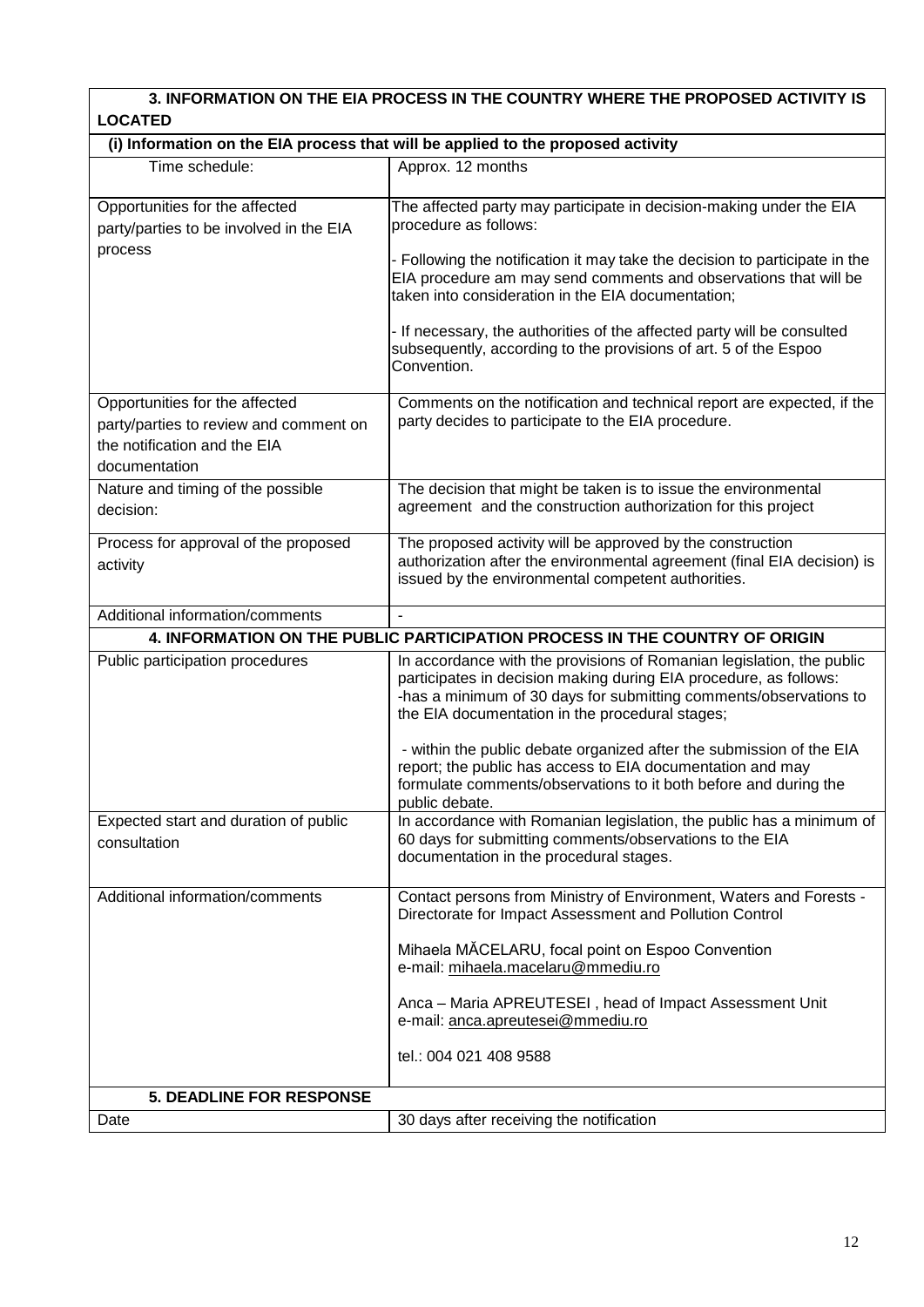

*Figure A1.1 - Sensitive areas – towns, protected areas - in the area of influence of Cernavodă NPP*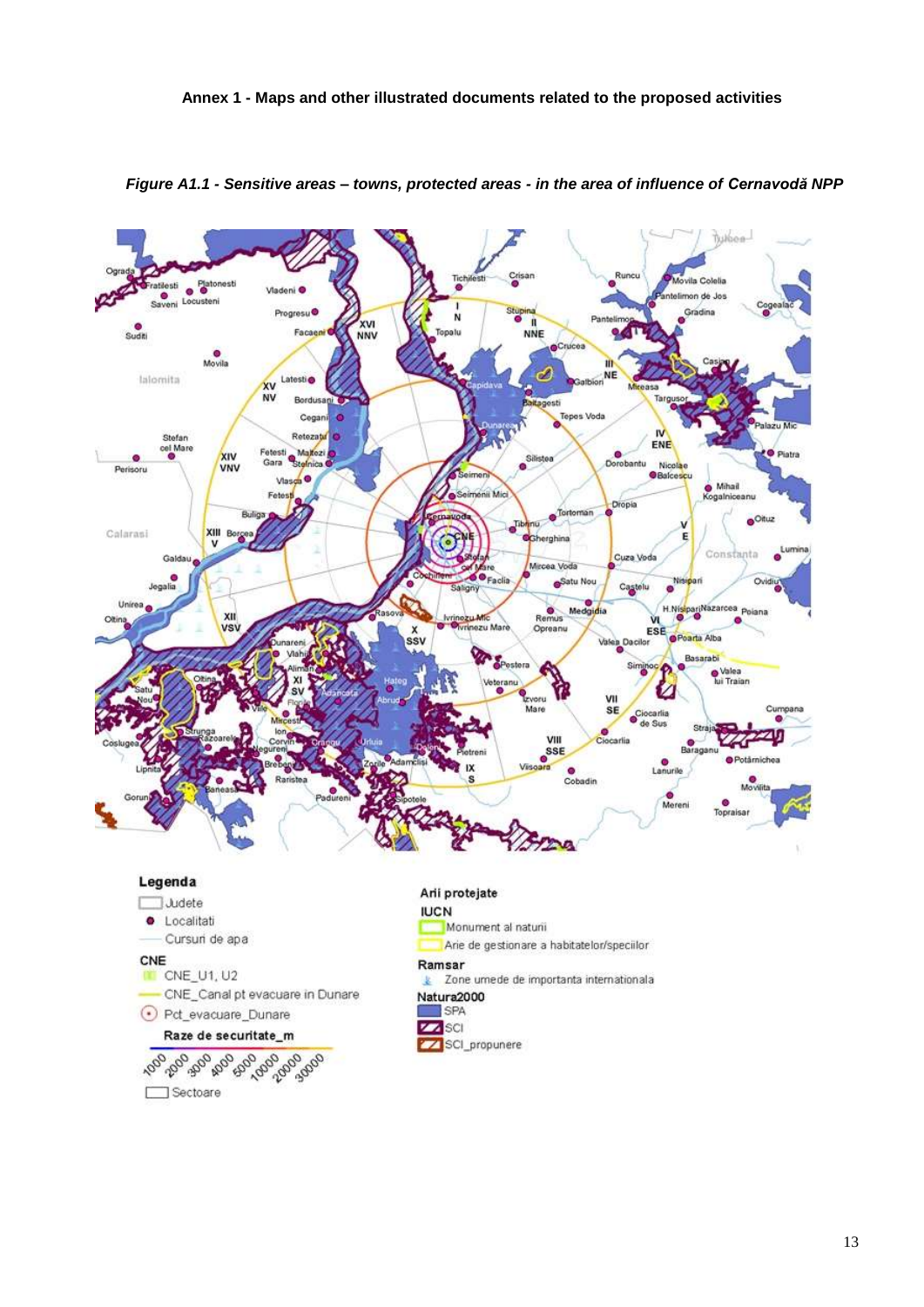

*Figure A1.2 - Urban settlements in the vicinity of Cernavodă NPP*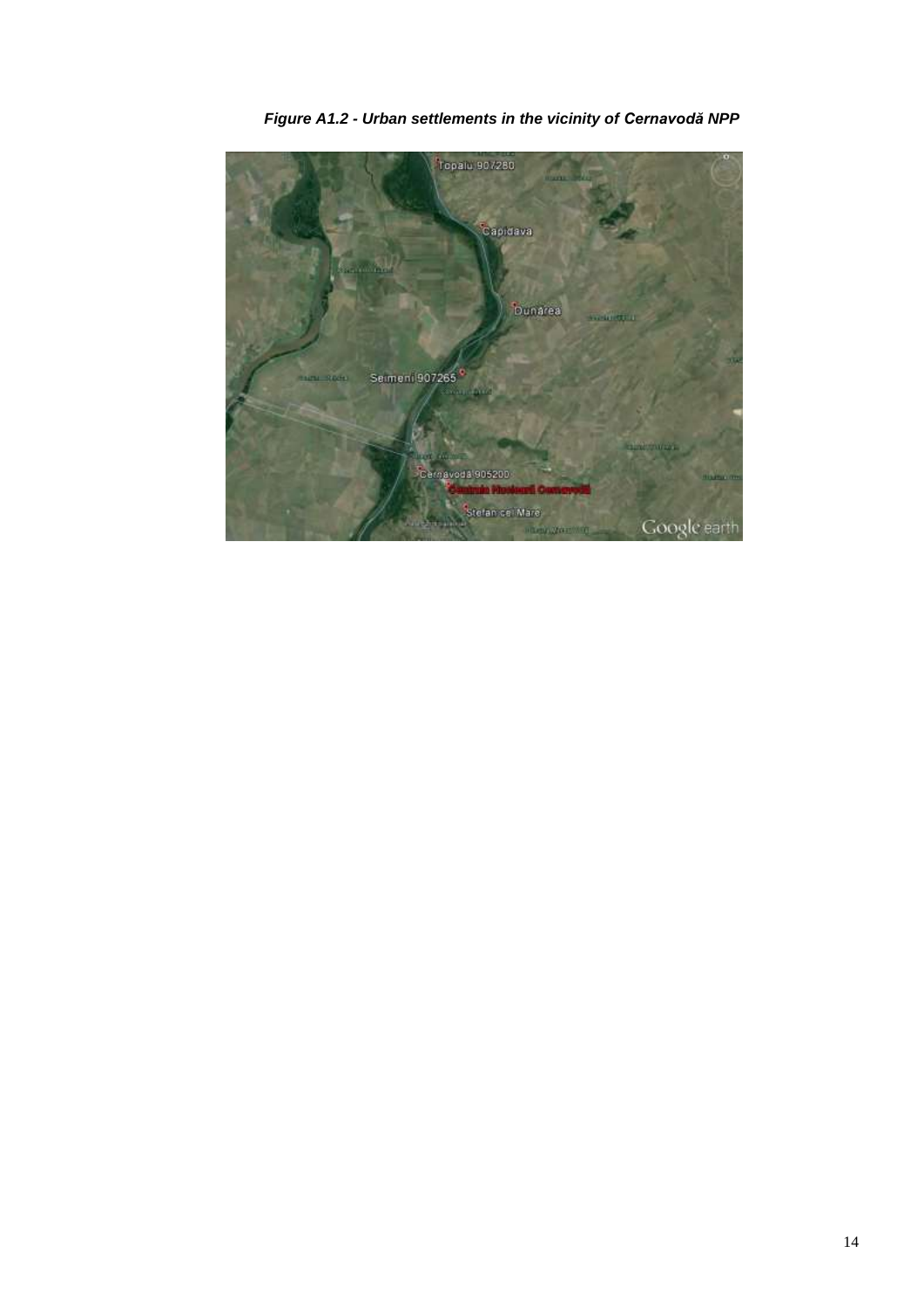

*Figure A1.3 – Site location and delimitation plan*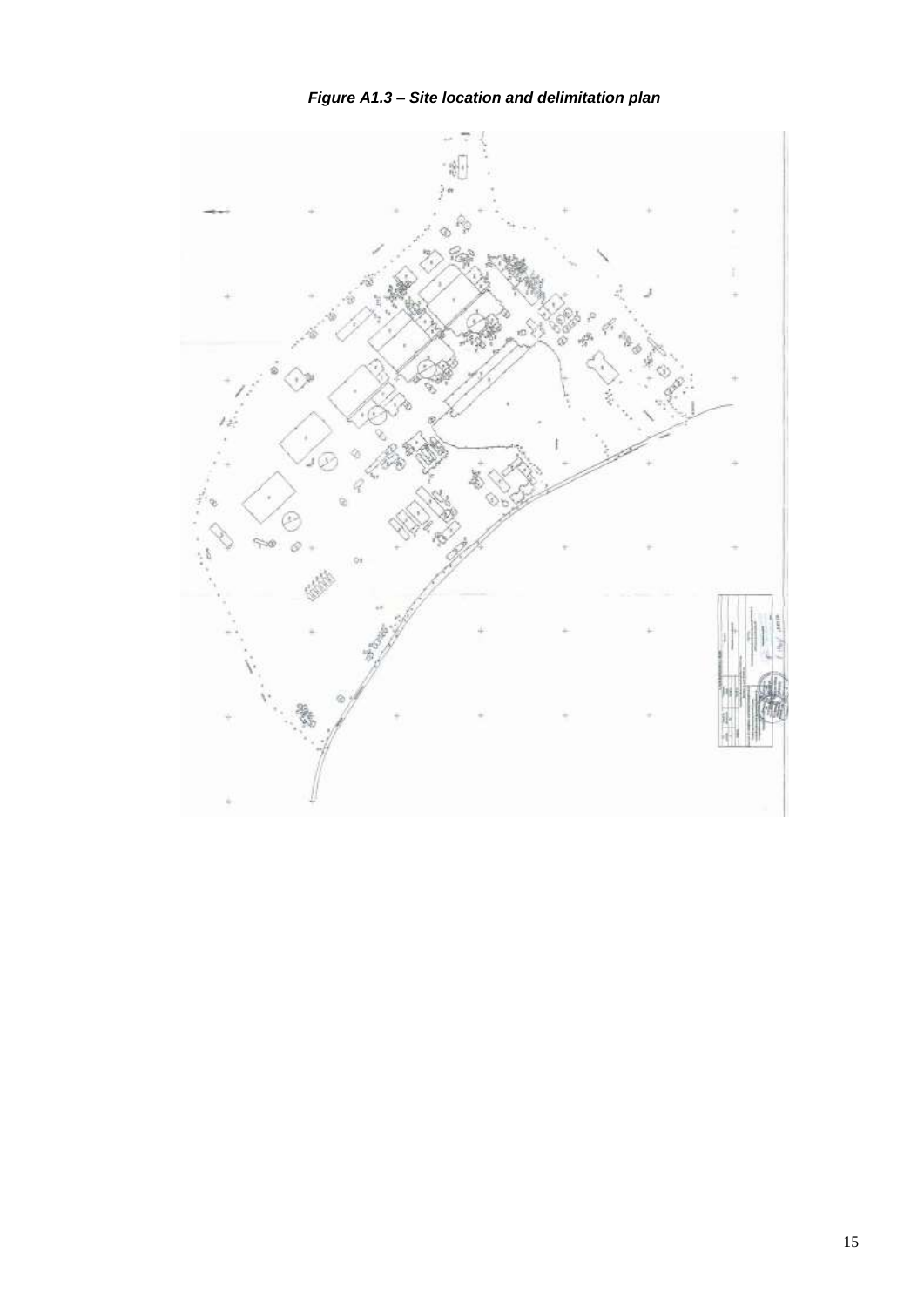

*Figure A1.4 - Location and delimitation plan for RT-U1 and DICA MACSTOR 400*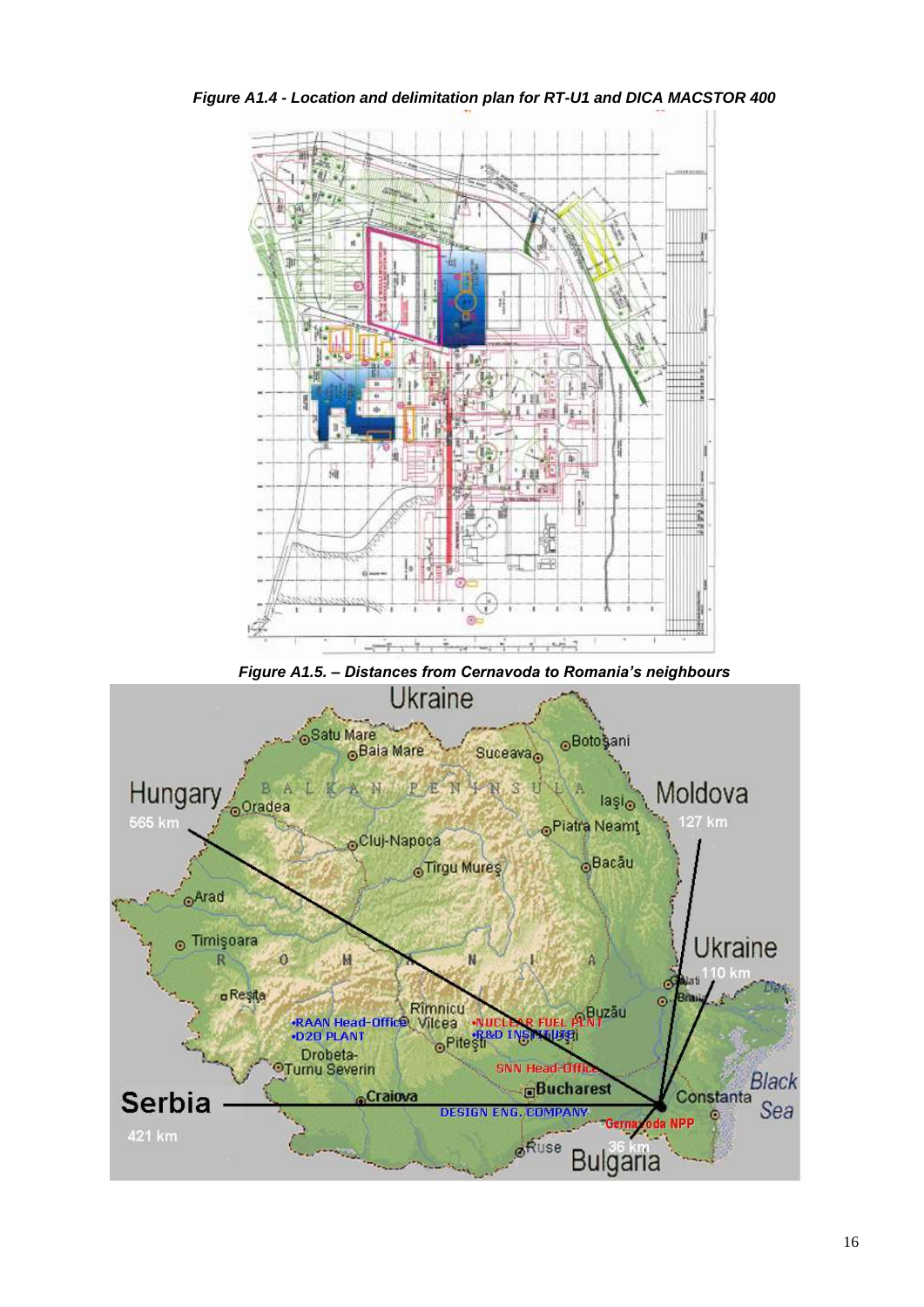# *Annex 2 - Scope of assessment (e.g. consideration of: cumulative impacts, evaluation of alternatives, sustainable development issues, impact of peripheral activities, etc.)*

### *Impact on human population and their health*

Regarding human health, according to the Study to assess the radiological impact on the health of the population generated by the Cernavodă NPP operation in the 30 km area around the objective, the estimated radiological impact on the health of the population in the 30 km area, generated by the operation of Cernavodă NPP under normal conditions falls into the category of very low risk.

Dose limits recommended by the International Commission on Radiation Protection (ICRP) and established by Directive 2013/59/EURATOM OF THE COUNCIL OF THE EUROPEAN UNION laying down basic safety rules for protection against the dangers posed by exposure to ionizing radiation and repealing Directives 89/618/Euratom, 90/641/Euratom, 96/29/Euratom, 97/43/Euratom and 2003/122/Euratom were implemented in the Norms regarding the basic radiological safety requirements, approved by the Order of the Minister of Health, of the Minister of National Education and of the President of the National Commission for the Control of Nuclear Activities no. 752/3.978/136/ 2018 and published in the Official Gazette of Romania, Part I no. 517 bis from 25.06.2018. They stipulate that the maximum exposure borne by a person in the population must comply with the following conditions:

- **Effective radiation dose 1 mSv / year;**
- **Equivalent dose for lens 15 mSv / year:**
- Equivalent dose for the skin (average value per  $1 \text{cm}^2$  on the most strongly irradiated area) 50mSv / year;

The regulated dose limit represents the maximum exposure that an individual can withstand from all existing sources. In order to be able to set evacuation limits for the activity of a single source, the responsible authority establishes dose constraints, specific for the respective installation, a value that must not be exceeded during the normal operation of the objective. Dose constraint is a preventive restriction, which reduces the doses that people may receive from a certain source of radiation, in order to optimize radiation protection and comply with dose limits in case of cumulative radiation exposure, due to various practices, and / or multiple sources of radiation from the same practice and / or effluent emissions over time.

The authorization issued by CNCAN for each Unit of Cernavodă NPP established a value of 0.1 mSv / year for the constraint of the effective dose employed for a person from the critical group.

The refurbished Unit 1 will operate in compliance with the dose constraint established by CNCAN through the operation license.

Regarding the operation of *DICA - MACSTOR 400*, the dry storage area will be provided with a physical protection system according to the regulations in force.

Low dose rates at the boundary of the site fence will be below the design value of 2.5 μSv / h (one tenth of the dose rate at the surface of the storage structures).

Beyond the outer fence of the storage area, the dose rates will thus be low enough to allow free access to the plant staff, and the contribution of DICA - MACSTOR 400 to the external exposure of the population will be negligible. The dose constraint set for IDSFS is 50 μSv / year.

According to the records related to environmental thermoluminescent dosimeters, the gamma dose flows outside the storage structure are at the level of the natural radiation background.

Preventively, during the construction of the new MACSTOR-400 module, specific radiation protection measures from Cernavodă NPP will be implemented, to ensure that the individual dose for the personnel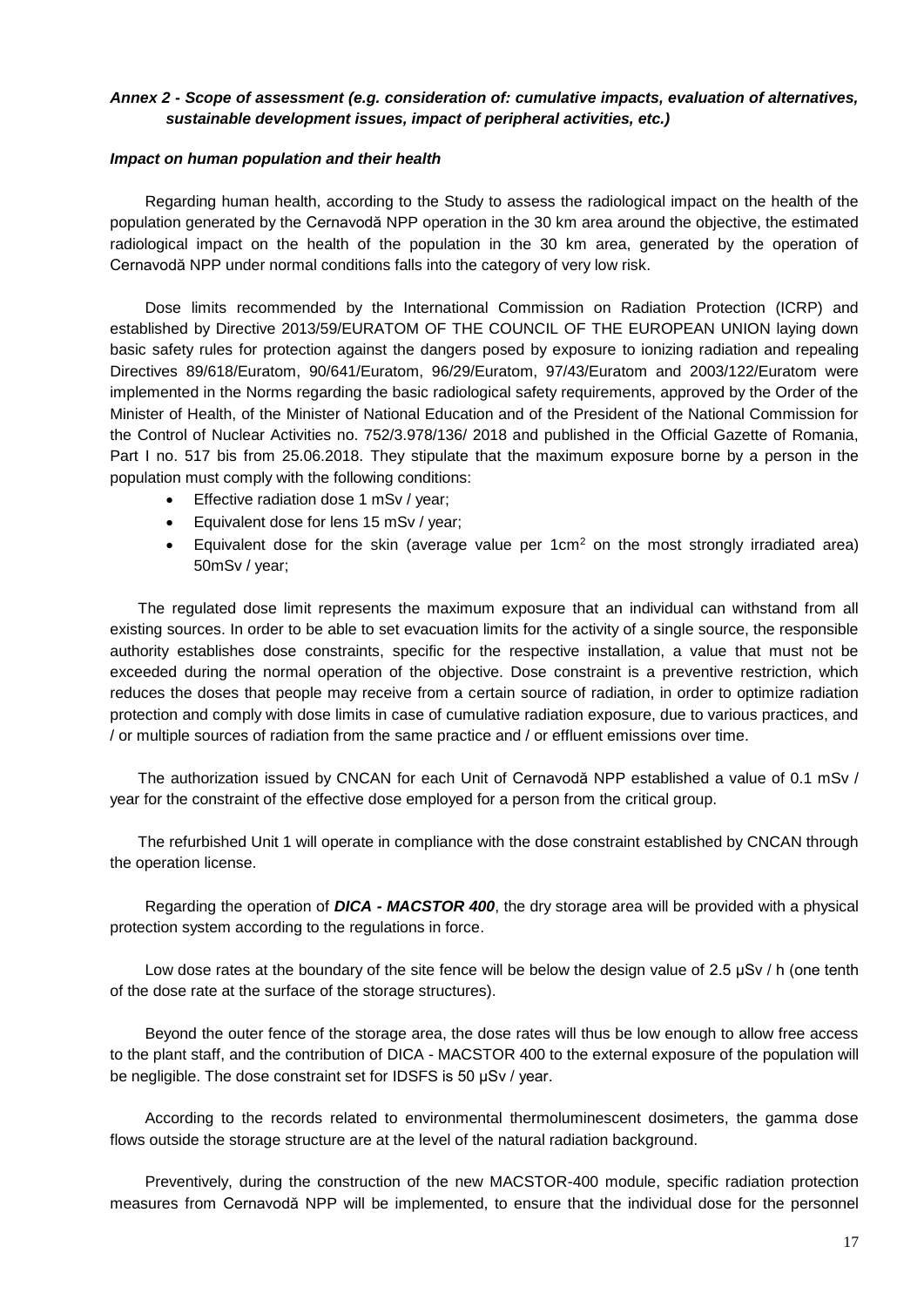participating in the construction will not exceed the dose constraint approved by CNCAN for the IDSFS site (50 μSv /year) :

- Maintaining a proper distance from the sources in the vicinity of the work area (by building a temporary fence);
- Monitoring radiation fields in the work area;
- Reduction of time spent in the work area;
- Evacuation of personnel performing construction works during the period when burned fuel is transferred;
- Installation of additional biological protection screens.

In addition, according to the study to assess the radiological impact on the health of the population generated by the Cernavodă NPP operation, the estimated radiological impact on the health of the population in the 30 km area, generated by the Cernavodă NPP operation under normal conditions falls into the very low risk category: between 1 in 100,000 and 1 in 10,000 lifetime cancer risk.

Also, according to the Report on the state of the environment in Romania for 2019 published on the website of the Environmental Protection Agency Constanta " In the analysed samples, the presence of artificial, gamma rays emitting radionuclides generated by Cernavodă NPP was not detected, and the values of the gamma dose flow, in the area of influence of Cernavodă NPP, fell within the range of variation values of the natural background radiation".

Taking into account all the above, it is estimated that the RT-U1 and DICA - MACSTOR 400 project together with the future projects proposed to be developed on site determines an insignificant impact on the health of the population in the area of influence of the Cernavodă NPP objective.

# *Impact on fauna and flora, biodiversity, conservation of natural habitats, wild flora and fauna and on the lands*

The flora and fauna in the area of influence of the Cernavodă NPP platform will not be affected either by the realization or by the exploitation of the RT-U1 and DICA - MACSTOR 400 Project.

The statement is supported by:

- environmental radioactivity monitoring programs carried out in the pre-operational and operational phase of Cernavodă NPP;
- studies and monitoring on the impact of the operation of the Cernavodă nuclear power plant (U1 and U2) on the aquatic and terrestrial organisms in its area of influence, carried out in the periods 2008-2012 and 2013-2016;
- the study of adequacy assessment of the environmental impact of Units 3 and 4 from Cernavodă NPP elaborated in 2010 by INCDDD Tulcea;
- Level I and II environmental balance and report on level I and II environmental balance for SNN S.A.- Cernavodă NPP Subsidiary.

Environmental radioactivity monitoring as a result of the implementation of the RT-U1 and DICA - MACSTOR 400 Project will be an integral part of the Routine Environmental Radioactivity Monitoring Program at Cernavodă NPP.

For a correct estimation of the impact of the operation of the nuclear power plant on the environment in the period 1984-1994, the pre-operational environmental monitoring program was carried out in the Cernavodă NPP area. This program represented the "zero state" for the Cernavodă NPP Routine Environmental Radioactivity Monitoring Program, which was implemented starting with March 1996 (commissioning of Unit 1 of Cernavodă NPP).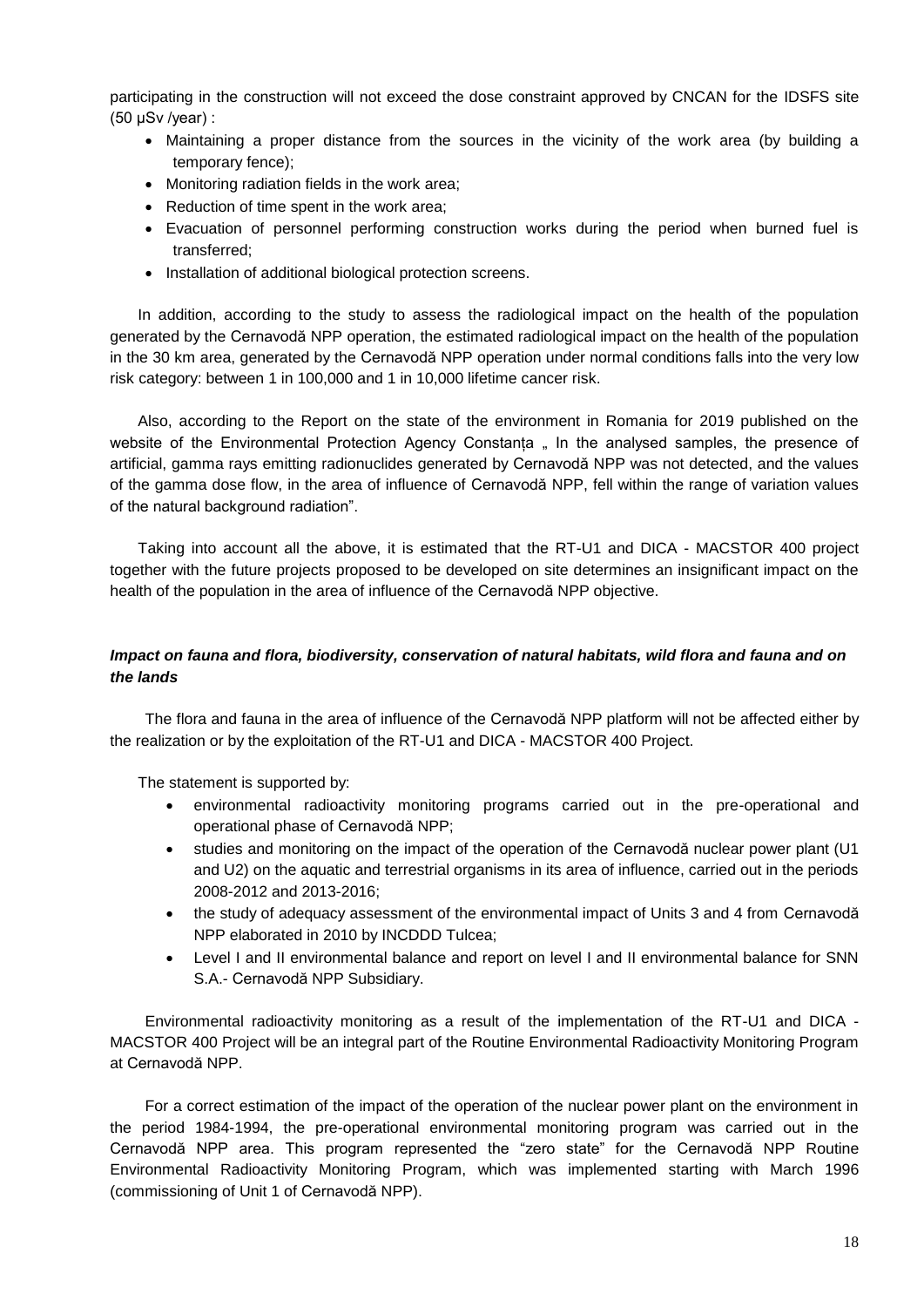The types of samples analysed within the Cernavodă NPP Routine Monitoring Program are based on environmental factors and their components: air, water, soil, sediment, atmospheric deposits, spontaneous vegetation, food samples, cereals, according to the monitoring program approved by CNCAN.

It is worth mentioning that the results of the measurements of the Routine Monitoring Program of the environmental radioactivity at Cernavodă NPP during 1996-2017 did not reveal the presence of CANDU specific radionuclides in the area of 30 km around Cernavodă NPP, except for tritium.

Annual tritium emissions were at very low levels - in the period 2015-2020, tritium gas emissions at both units were around 1.5x10<sup>14</sup> Bq/year compared to the approved limit of 3.96X10<sup>15</sup> Bq/year. and liquid effluent emissions were 1.4x10<sup>14</sup> Bq/year for Unit 1 and  $4.57x10^{13}$  for Unit 2, compared to an approved limit of 4.92X10<sup>16</sup> Bq/year.

The conclusions of the adequacy assessment study and those of the independent environmental studies carried out for Cernavodă NPP took into account that the nuclear units started operating in 1996 and that until the date of the studies, the biota in the area did not suffer obvious reductions in species numbers or in specimen numbers.

Regarding the DICA - MACSTOR 400 subproject, it is estimated that no liquid, gaseous or solid radioactive materials will be released into the environment, taking into account that as so far, the radioactivity monitoring programs have not detected gaseous and liquid effluent emissions, and on the outside of the module wall the level of gamma exposure is within the limits of the natural background, resulting that under normal operating conditions the impact is insignificant.

In conclusion, taking into account the above, it is estimated that the implementation of the RT-U1 and DICA - MACSTOR 400 project will have an insignificant, indirect impact on flora and fauna.

The impact on the soil of the RT-U1 and DICA - MACSTOR 400 project is insignificant, the refurbishment, construction and operation of these objectives taking place inside the Cernavodă NPP site.

#### *Impact on soil, assets and material goods*

The impact on the soil and subsoil produced during the refurbishment activities of Unit 1 is insignificant, given that these activities are mostly carried out inside Unit 1.

The geological studies elaborated for the Cernavodă NPP site showed that the geological structure of the site area confers good conditions of stability and foundation of the power plant buildings.

In order to identify the lithology, stratification and determination of the geotechnical characteristics of the foundation ground for the new DIDR-U5, in 2020, the Geotechnical Study was developed which showed that the foundation rock on which the containment of U5 is built (inside which spaces will be arranged for the new DIDR-U5) consists of B2 limestone with a thickness of about 1m, followed by a massive area of Vallanginian clayey marls, which gives good conditions of stability and foundation to the reactor building of Unit 5.

Given that the new DIDR -U5 will be arranged inside the containment building of Unit 5, it is estimated that the impact of activities in the landfill will have a insignificant impact on the geology of the soil and subsoil, contributing to a more judicious use of the site.

Regarding the DICA - MACSTOR 400 subproject, the impact on the soil and subsoil produced during the operation of the landfill is insignificant. Liquid radioactive effluents that could be sources of indirect soil or subsoil pollution are treated and conditioned in the technological systems related to the plant.

Compared to the above, it is estimated that the implementation of the RT-U1 and DICA - MACSTOR 400 Project will have an insignificant impact on the soil environmental factor, both directly and cumulatively,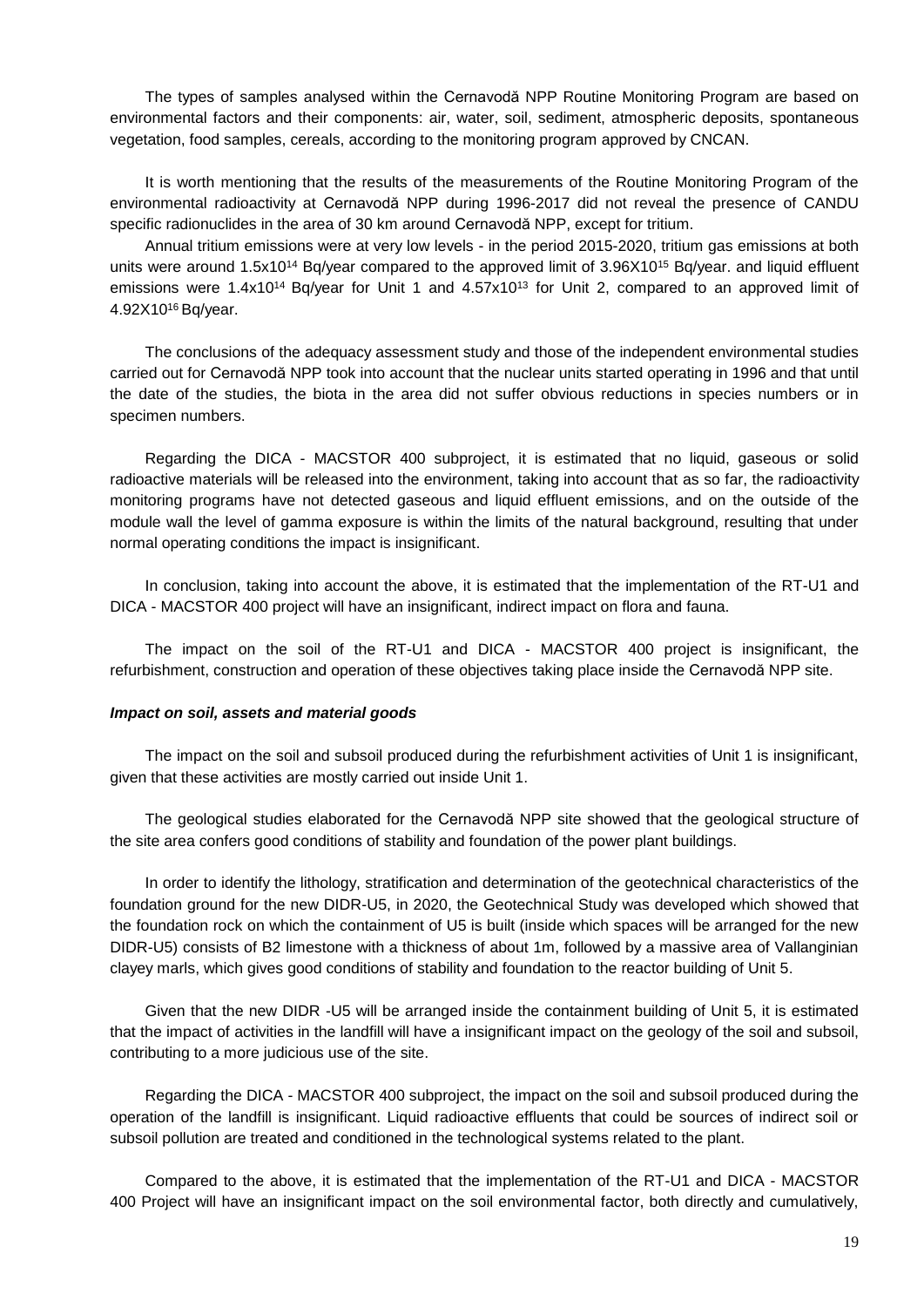with the other activities on the Cernavodă NPP platform. In addition, the implementation of the RT-U1 and DICA -MACSTOR 400 projects results in a more judicious use of the land of the Cernavodă NPP site.

It is estimated that RT-U1 and DICA-MACSTOR 400 Project will not have an impact on material goods.

#### *Impact on water quality and water quantitative regime*

The water supply and wastewater discharge at Cernavodă NPP are regulated by the Water Management Authorization no. 72 of 06.09.2021 Modification of the Authorization no. 58 / 01.07.2021, regarding: "Water supply and wastewater discharge for U1 and U2 from CERNAVODĂ NPP" and Water Management Authorization no. 230 of 04.12.2019, regarding "Intermediate Dry Spent Fuel Storage facility (I.D.S.F.S.)", both issued by the National Administration "Romanian Waters".

Water supply and wastewater disposal for the RT-U1 Project will be achieved by connecting to the existing supply and evacuation facilities of Units 1 and 2 of Cernavodă NPP.

Water management authorization no. 72 of 06.09.2021 Modification of the Authorization no. 58 / 01.07.2021, imposes the maximum values allowed for discharge of quality indicators, depending on the category of discharged water (technological water, stormwater including inactive drainage, domestic water) and depending on the authorized receiver (Danube, Danube - Black Sea Canal, domestic sewerage).

From a radioactive point of view, before discharge, all waters will have the beta and gamma activity within the limits set by the National Commission for the Control of Nuclear Activities. The monitoring from the point of view of radioactivity will be done according to the rules established in the operating authorizations of Unit 1, respectively Unit 2.

Under normal operating conditions of DICA – MACSTOR 400, no polluting emissions are generated that would affect surface water and groundwater. The only possible water sources are rainwater and water from washing the platform.

The rainwater from the DICA - MACSTOR 400 site and the water from the washing of the platform are collected into the collection tanks. The evacuation of these waters to the emissary is done through a canal made of concrete pipes. At crossings under roads and concrete platforms, the canals will be protected in a reinforced concrete sleeve.

The collection tanks are made of reinforced concrete, being provided with knife gate valves which are normally closed.

Water samples are taken from this tank to check for possible radioactive contamination.

If the water is radioactive, it is collected into drums and transported to the plant where it is taken up by the liquid radioactive waste system.

If the water is not radioactive, it is gravitationally discharged to the emissary.

Under normal operating conditions, there is practically no possibility for exfiltrations from gutters or platforms to reach the groundwater table.

According to the Report for Health and Environment for 2016 published on the website of the National Institute of Public Health, "Drinking water quality ensures compliance with the value of the quality indicator parameter, the total dose of 0.1 mSv per year. The values of tritium concentrations in the impact area of Cernavodă NPP were below 100 Bq / l. From the determinations made in 2016, in drinking water or supply water, on the Romania's territory no contamination was highlighted that would lead to a significant increase of the dose by ingestion".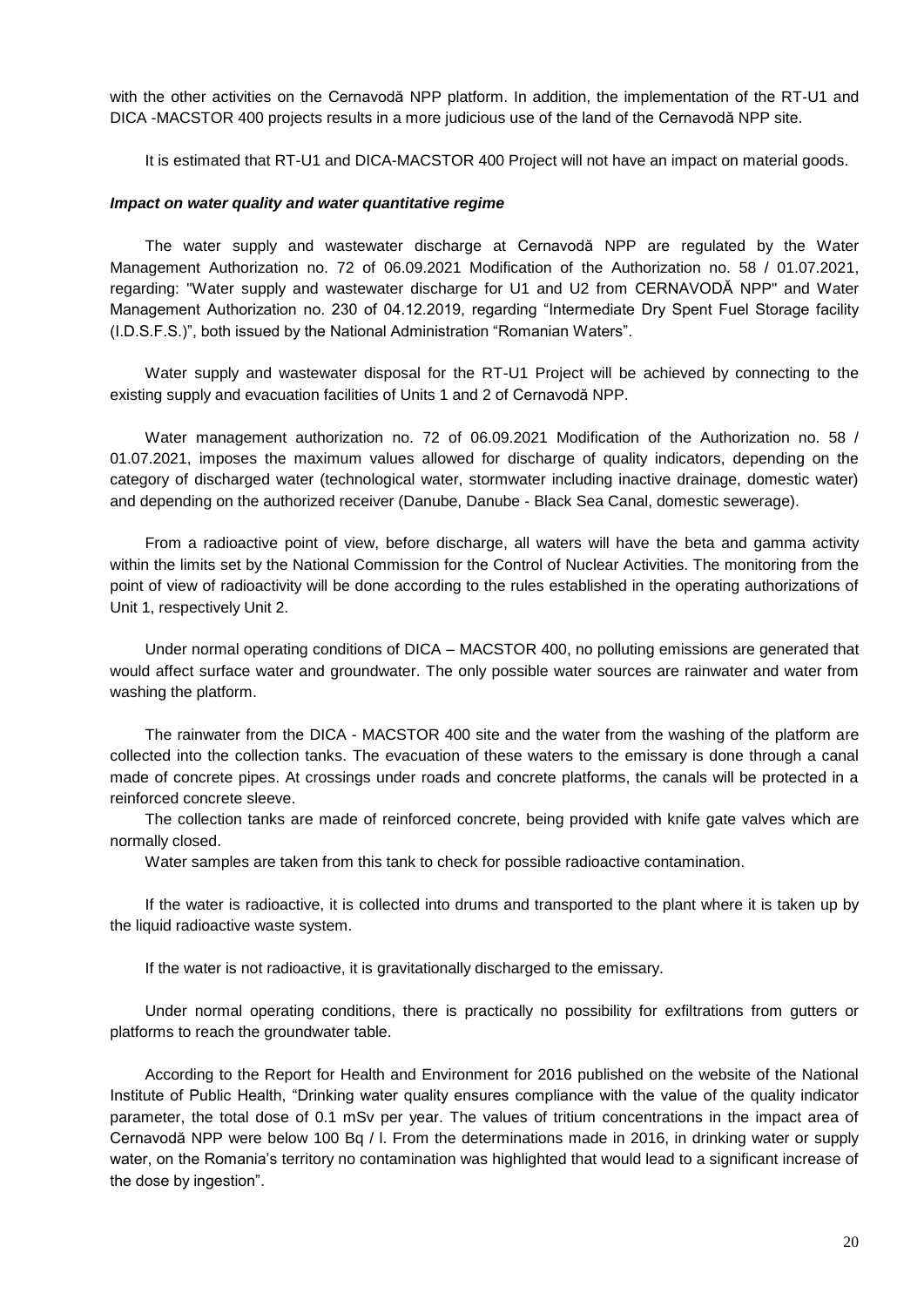Also according to the Report on the state of the environment in Romania in 2019, published on the ANPM website "In the analyzed Danube water samples, no presence of artificial gamma radionuclides within the range of the emitters with Cernavodă NPP as source was detected".

Taking into account the above, it is estimated that the RT-U1 and DICA - MACSTOR 400 Project will have an insignificant impact on water quality.

### *Impact on air quality and climate*

As is now the case, the normal operation of the refurbished Unit 1 will not generate significant greenhouse gas emissions (CO2, CH4, HFC, PFC, N2O, SF6). Greenhouse gases can only result in the situation of power outage, when the spare diesel groups come into operation or during the short period of their periodic testing.

Cernavodă NPP branch holds an authorization for Greenhouse Gas emissions for installations included in the EU-ETS category and located on site: Standby and Emergency Diesel Generators related to Unit 1 and Unit 2, Thermal Startup Power Station, fire extinguisher motor pump. No breaches of the conditions of these authorizations were registered.

During the normal operation of the refurbished Unit 1, no pollutants with acidifying effect, ozone and ozone precursors or suspended particles (SO2, NOx, CO, O3, heavy metals, polycyclic aromatic hydrocarbons - PAH, volatile organic compounds – VOC, suspended particles - PM10, PM2.5 fractions) are being emitted into the atmosphere".

According to the REPORT document on the Environmental Assessment level I for the Cernavodă NPP Subsidiary, "the impact on air quality due to non-radioactive emission sources is insignificant in the long term."

Normal operation of the new DIDR-U5 (Intermediate Radioactive Waste Storage Facility) and DICA - MACSTOR 400 does not result in polluant air emissions, so there will be no impact on the quality of the environmental factor.

Taking into account all of the above, it is estimated that the normal operation of the RT-U1 and DIDR - MACSTOR 400 Project will have an insignificant impact on the air quality on the platform and outside the Cernavodă NPP perimeter.

### *Noise and vibration impact*

Cernavodă NPP is located in an industrial area. In accordance with the CNCAN norm, an exclusion zone was built for U1 and U2, where there no permanent human settlement can be placed.

The majority of the noise sources resulted from Cernavodă NPP operation, are placed to at least 20 m from de enclosure limits (the fence that borders the NPP's territory). Noise levels are under the limit imposed by legislation.

For the RT-U1 and DICA - MACSTOR 400 projects, the specific noise sources are generated by the construction activities for buildings and storages, construction of MACSTOR 400 modules. In the operation period, the specific noise sources are generated by the crane manoeuvring and auto transport.

The Unit 1 Refurbishment noise sources are similar with the present ones.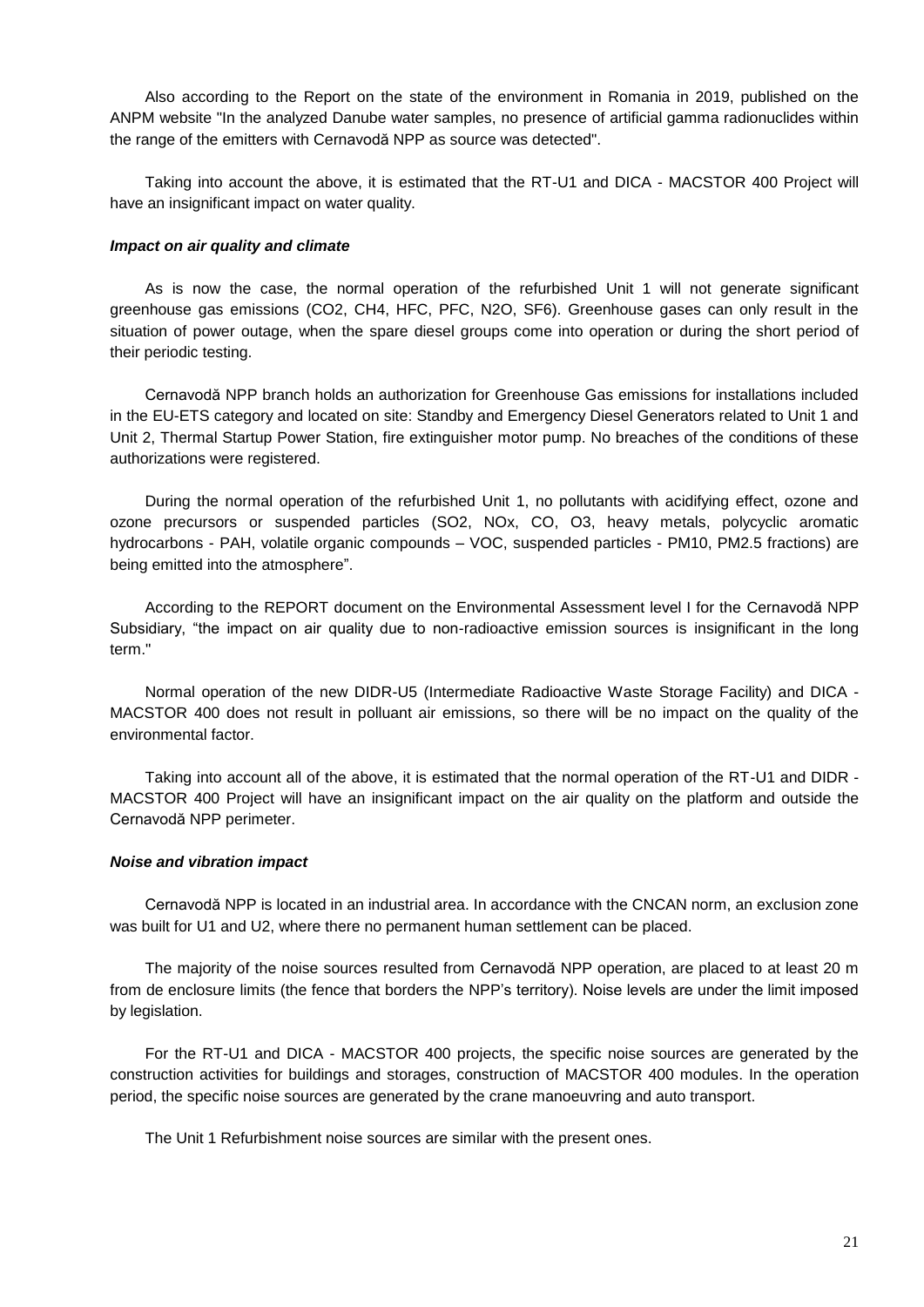Regarding the vibrations, considering the quality of the special foundations, the transmitted vibration levels are estimated to be very low. Given the low levels of vibration during operation and the distance from the lens to inhabited areas, no impact on the environment is estimated due to vibration.

Considering the above, it is estimated that implementing and operating of the RT-U1 and DICA - MACSTOR 400 project will have an insignificant impact on the environment due to noise and vibration.

# *Impact on the landscape and visual environment*

In the area of the RT-U1 and DICA - MACSTOR 400 Project site, the landscape and the visual environment are characteristic to the industrial platforms, where dispersion baskets, production halls and social headquarters of Cernavodă NPP are places.

Therefore, no direct impact on the landscape and visual environment will be made.

# *Impact on historical and cultural heritage*

RT-U1 and DICA -MACSTOR 400 projects is carried out on the Cernavodă NPP site and it is estimated that in normal running, it will have no impact on the historical and cultural heritage of the area.

# *Indirect, secondary, cumulative-, short-, medium- and long-term impact, permanent and temporary, positive and negative impact: the impact determined by the interaction of the elements mentioned above*

The types of impact on the environmental factors/elements estimated are:

- The impact of the RT-U1 and DICA MACSTOR 400 project on the air factor, on short, medium and long term, cumulated with the effects resulting from the existing and future activities on the site, will be insignificant;
- The cumulative radiological impact on short, medium and long term caused by the operation of the RT-U1 and DICA - MACSTOR 400 project will be insignificant;
- The medium and long-term impact on human health and population will be insignificant;
- The medium and long-term impact due to the interaction between environmental factors water, air and human health will be insignificant.

The economic benefits are:

- Unit 1 Refurbishment will produce energy for another life cycle ~ 30 years, participating along with the other electricity sources in fulfilling environmental and safety energy objectives and targets;
- Unit 1 Refurbishment will produce "clean" energy, avoiding the release of about 6 million tons of  $CO<sub>2</sub>$  per year, thus contributing to the  $CO<sub>2</sub>$  reduction targets achievement;
- The construction of the RT-U1 and DICA MACSTOR 400 Projects, will determine a considerable business increase in the construction sector, including builders and construction materials suppliers;
- New jobs will be created both during the construction and operation of the RT-U1 and DICA MACSTOR 400 Project, facilitating new opportunities for many categories: administrative, technicians, engineers, construction workers and so on, for almost 30 years.

Considering the estimated cumulative radiological impact of the RT-U1 and DICA -MACSTOR 400 Project the following aspects shall be mentioned:

- The legal limit dose for population is 1mSv/year/person;
- CNCAN established constrains for both existing and future projects from the NPP site:
	- o Cernavodă Tritium Removal Facility: 0.010 mSv/year;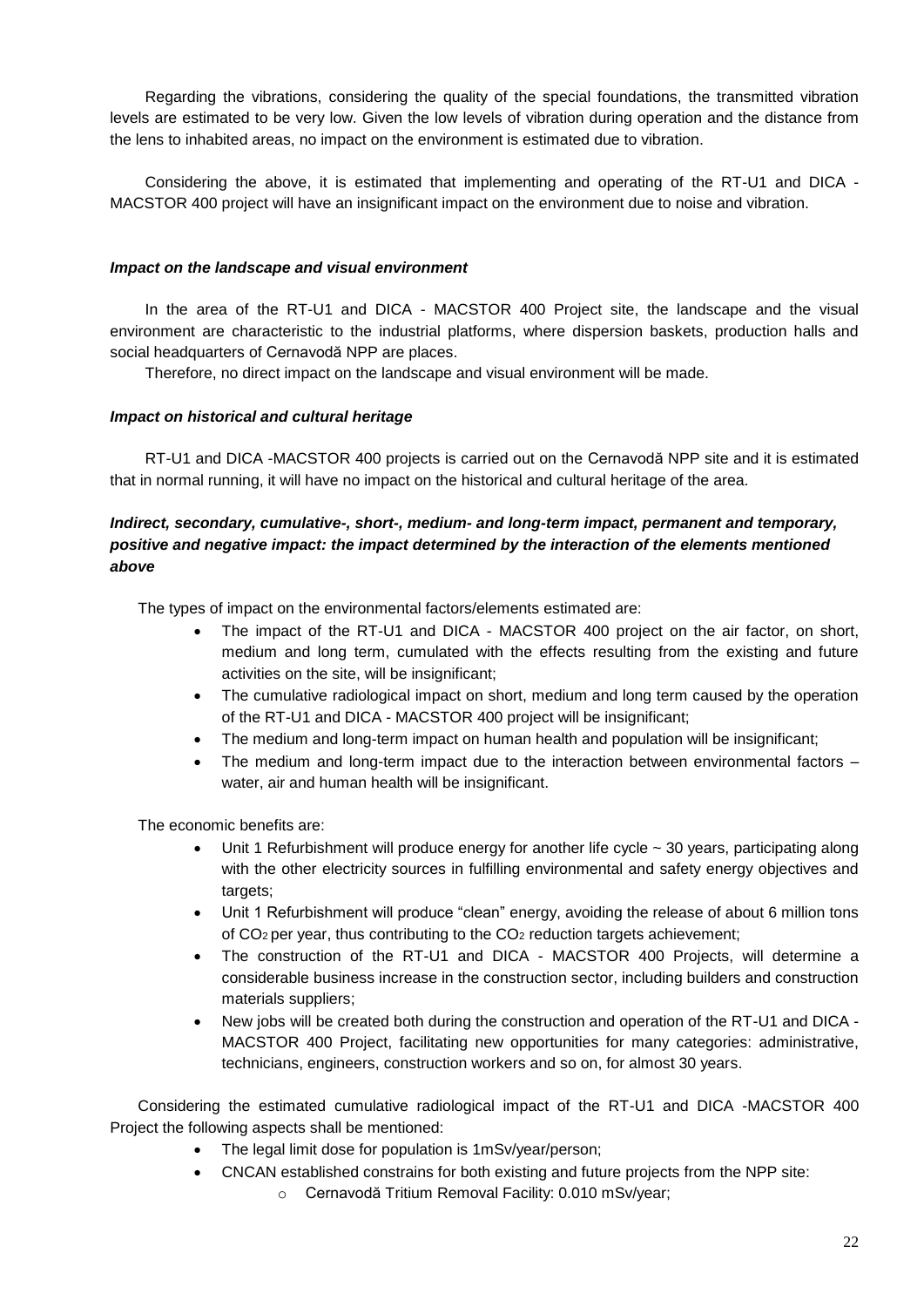- o NPP Cernavodă Units U1 and U2 (including Radioactive Solid Waste Intermediate Storage): 0.1 mSv/year/unit;
- o U3 and U4 Units (future projects): 0.060 mSv/year/unit;
- o IDSFS: 0.050 mSv/year.
- The annual effective doses of exposure of the general population due to radioactive effluents discharge into the environment from Cernavodă NPP Units 1 and 2 are significantly lower than the dose constrains established by CNCAN. The calculated doses and reported based on the results of the monitoring of radioactive emissions are presented below in figure below. As can be seen from the graph, the calculated dose based on the results provided by the effluent monitoring program is one hundred times smaller than the legal dose, for the public person;
- Also, the radioactivity of the evacuated tritium at Cernavodă NPP is considerably under the legal dose regulated by CNCAN. The additional tritium doses for a the critical group persons are presented below. As it can be seen from the graph, based on the results provided form the environmental radiological monitoring program, the calculated doses are two thousand times smaller than the legal dose;

# Reported and estimated dose/person based on the radioactive discharges



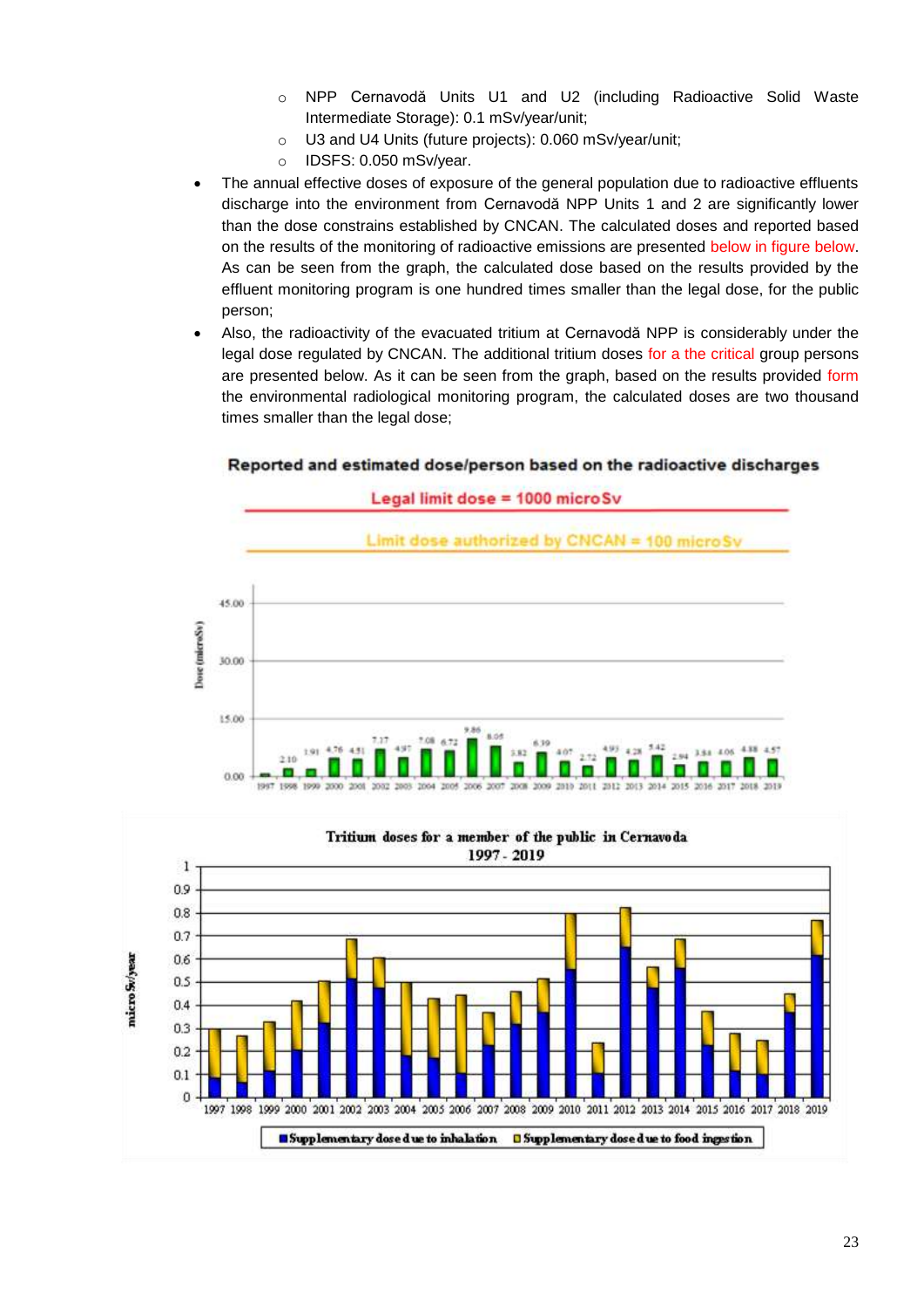Taking into consideration all of the above and the measures taken during the construction and operation of the RT-U1 and IDSFS-MACSTOR 400 Project it is estimated that using an advanced technology and integrating the international experience gained while building and operating similar installations, the effects will be insignificant.

### *Measures to avoid, reduce the significant impact on the environment*

No potential significant negative impact on the environment resulting from the operation of the RT-U1 and IDSFS – MACSTOR 400 project was estimated.

The project provides equipment and facilities for: Improving and controlling technological processes, control and reduction emissions, noise and vibration, soil and subsoil protection, waste management, fire protection and prevention.

### *The transboundary impact*

RT-U1 and DICA – MACSTOR 400 Project will be developed on the Cernavodă NPP site. Both the implementation and normal operation stages of the RT-U1 and DICA – MACSTOR 400 project will not have a negative significant impact in the transboundary context.

From the point of view of the cumulative impact in the normal operation, the RT-U1 and DICA - MACSTOR 400 project, Cernavodă NPP with Unit 1 and Unit 2 and the future projects of Nuclearelectrica (Construction of Unit 3 and Unit 4 and CTRF Project) will have an insignificant impact in the transboundary context.

This affirmation is based on information regarding radioactive discharge and tritium's concentration in the environment presented above.

Therefore, it is estimated that RT-U1 and DICA – MACSTOR 400 project will not have a negative significative impact in the transboundary context.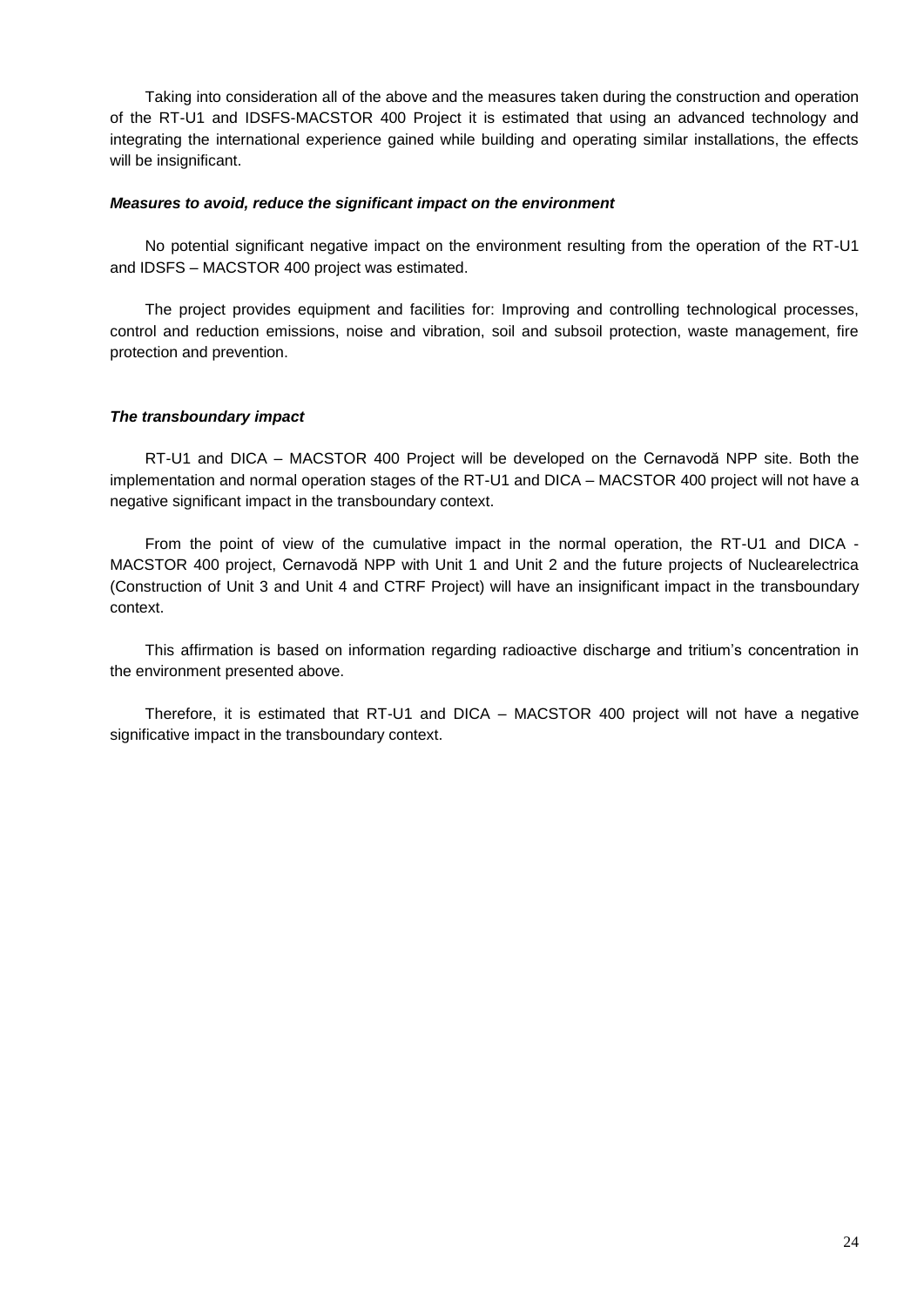# **Annex 3a - Outputs (amounts and types of: discharges in air, discharges into the water system, solid waste) RT-U1 Subproject**

# Air Evacuation:

The sources of non-radioactive pollutants resulting from the refurbished Unit 1 operation are the same as those currently resulting from the operation of Unit 1:

- The steam from the steam valves, which discharges into the atmosphere only in transient operating situations. In conditions like start/shutdown conditions, the steam can be discharged into the atmosphere through the steam discharge valves:
- Gaseous emissions from diesel generators;
- Emissions from the Thermal Start-up Power Plant (CTP).

These pollutant emissions are limited to the Cernavodă NPP site as concluded in the Level I and II Environmental Balance Reports.

During operation period, the mobile sources of air pollutants will be represented by the transport of auxiliary materials. The emissions of pollutants from the material transport activity are dusts and combustion gases.

Potential radioactive pollutants for air and other pollutants resulting from the operation of Unit 1 refurbished are the same as the pollutants resulting from the operation of Unit 1 in the present. Consequently, the main pollutants found in the exhaust air from the Reactor Building and the Services Building (reactor building, spent fuel bay, decontamination centre, heavy water management) namely tritium, solid particles, iodine and noble gases are taken over by the ventilation systems of the NPP being properly treated by means of D2O vapour recovery systems and air ventilation and filtration systems. The air filtration process ensures the limitation of discharges into the environment, within the limits approved by the nuclear regulatory authority, CNCAN.

Potential radioactive pollutants may result from radioactive waste management activities resulting from refurbishment activities and which will be stored in an intermediate special storage facility in the Unit 5 reactor building, called the new DIDR-U5.

## Water evacuations:

From the refurbished Unit 1 operation may result following water evacuations :

- domestic water all non-radioactive domestic water is discharged through a sewage system to the sewage pumping stations operated by CNE, reaching the sewage network of Cernavodă;
- rainwater all rainwater, including that from underground drainage (groundwater drainage) is collected in a main collector from where it is discharged into the distribution bay of Cernavodă NPP, after passing through a decanter provided upstream of the final collector;
- potential radioactive wastewater the disposal of the potentialy radioactive wastewater will be done through the existing radioactive aqueous liquid waste management system that serves Unit 1 and ensures water quality control so that liquid effluent emissions fall within the approved discharge limits.

## Types of waste:

From Operation of Unit 1 refurbished may results the following types of wastes :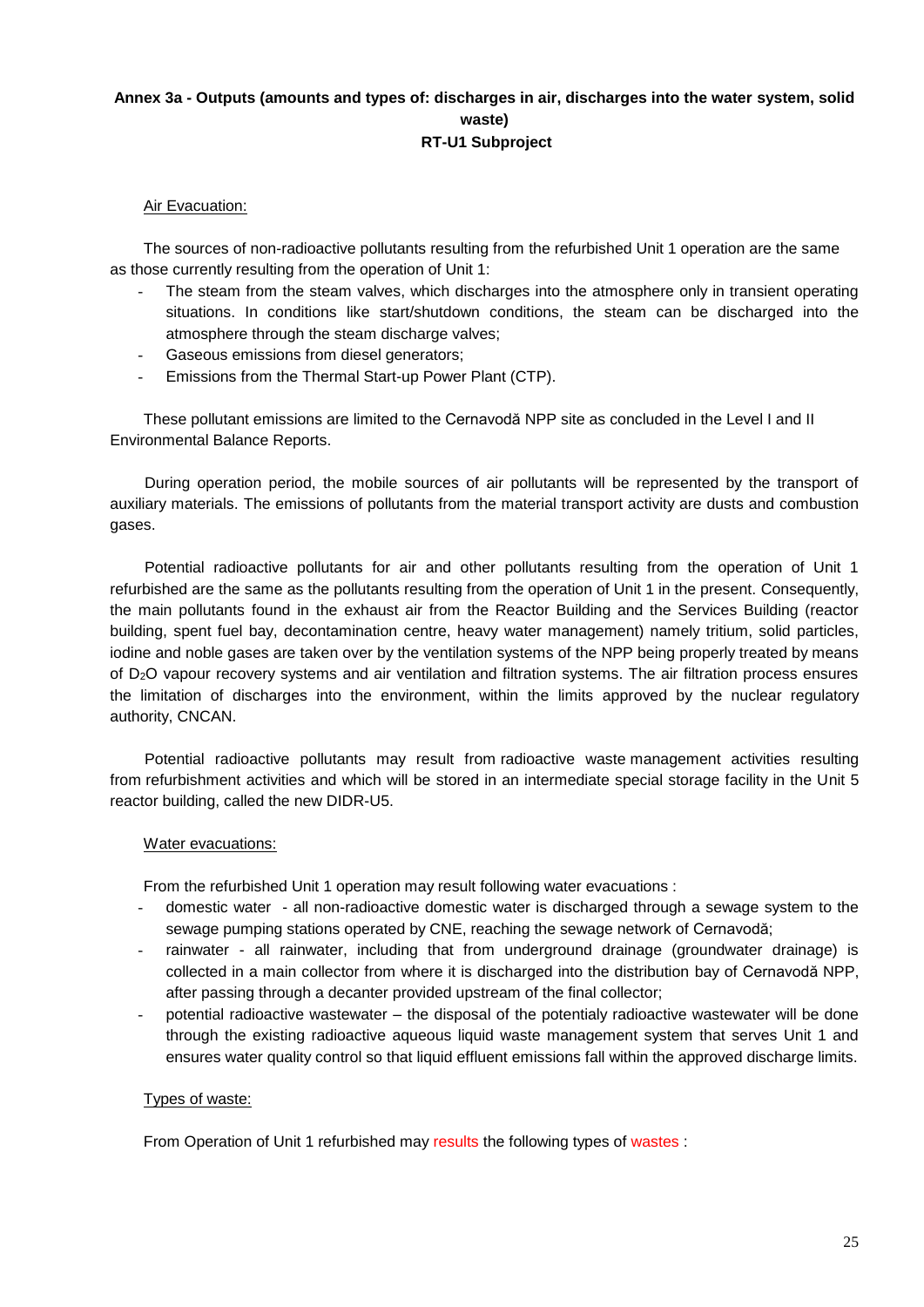- Non-radioactive waste (assimilated to municipal waste): recyclable waste, packaging waste, and household waste. Non-radioactive waste is managed according to the implemented procedures at the level of the NPP site. The types of non-radioactive waste presented below:

| <b>No</b>         | <b>Non-radioactive waste</b>                                                        | <b>Coding/classification</b>       |
|-------------------|-------------------------------------------------------------------------------------|------------------------------------|
| $\mathbf{1}$ .    | Used oils                                                                           | 13 07 01*/13 02 08*                |
| 2.                | Halogen-free oils                                                                   | 12 01 09*/13 05 07*                |
| 3.                | Solvents without chlorine                                                           | 14 06 03*                          |
| 4.                | Wastes containing organic substances                                                | 16 10 01*/19 02 08*/16 03<br>$05*$ |
| 5.                | Hydraulic turbine fluid (FRF)                                                       | 13 01 11*                          |
| 6.                | Sulfuric acid - solution                                                            | 16 06 06*/11 01 06*                |
| 7.                | Absorbents, filters and polishing materials                                         | 15 02 03                           |
| 8.                | Used ionic resins                                                                   | 19 09 05                           |
| 9.                | Plastic waste (containers for biological<br>samples)                                | 18 01 03*                          |
| 10.               | Construction waste (concrete, earth and<br>gravel, etc.)                            | 17 05 04/17 01 01/17 01 07         |
| 11.               | Antifreeze (ethylene glycol)                                                        | 16 01 14*                          |
| 12.               | Batteries and accumulators                                                          | 16 06 01*                          |
| $\overline{13}$ . | Used tires (used rubber)                                                            | 16 03 06/16 01 03                  |
| 14.               | Transformer oils - without PCB                                                      | 13 03 07*                          |
| 15.               | Laboratory reagents containing dangerous<br>substances/mixtures                     | 16 05 06*                          |
| 16.               | Wood waste                                                                          | 17 02 01                           |
| 17.               | Iron and copper wastes                                                              | 16 01 17/17 04 05/17 04 01         |
| 18.               | Waste paper                                                                         | 19 12 01/15 01 01/20 01 01         |
| 19.               | <b>PET</b>                                                                          | 15 01 02/16 01 19                  |
| 20.               | Absorbents, filters, polishes contaminated<br>15 02 02*<br>with hazardous chemicals |                                    |
| 21.               | Activated alumina (hazardous inorganic<br>waste)                                    | 16 03 03*                          |
| 22.               | Polyurethane hydro isolation/glass fibre                                            | 17 09 04                           |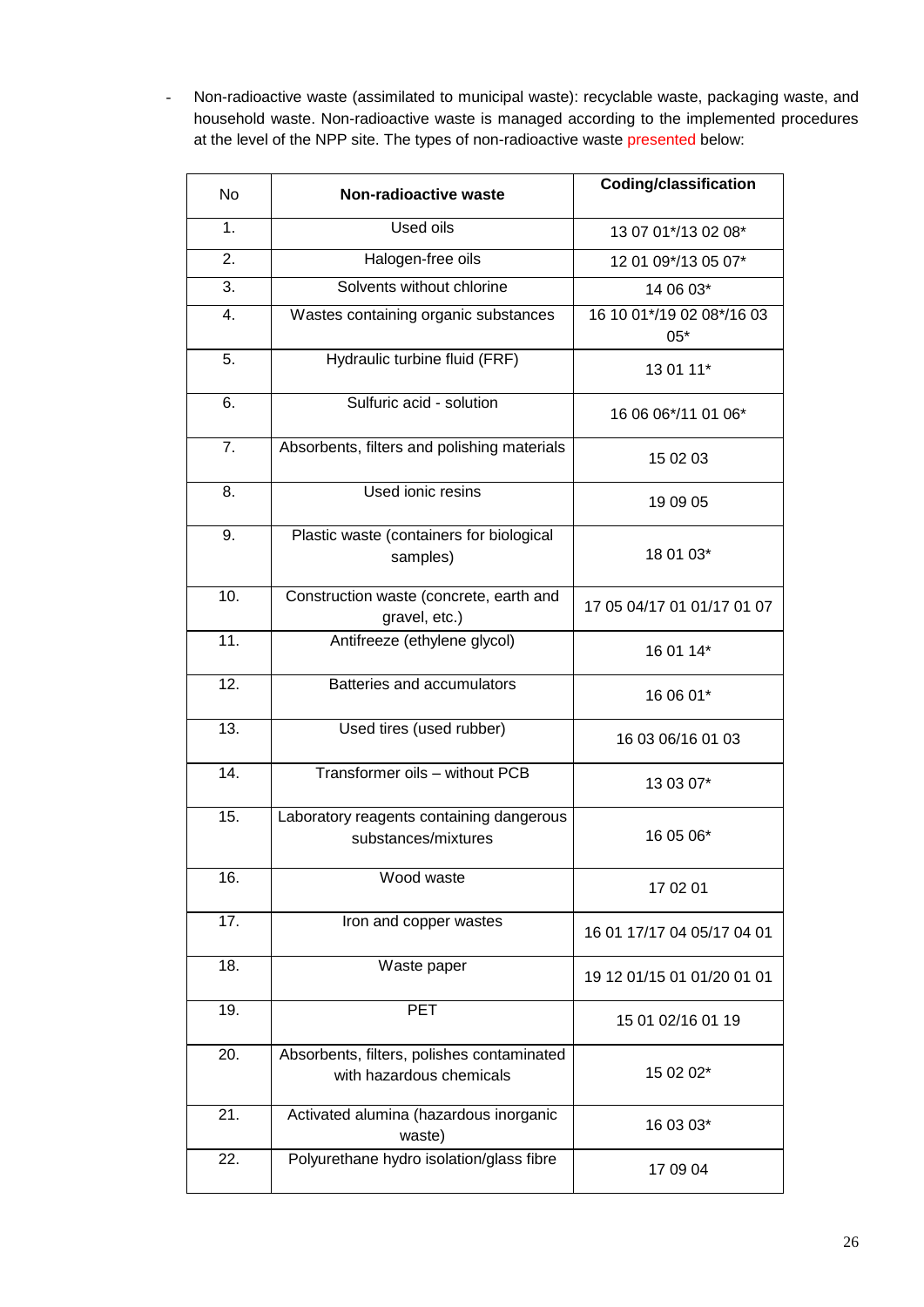| 23. | Aluminium waste                                                       | 17 04 11/17 04 02                  |
|-----|-----------------------------------------------------------------------|------------------------------------|
| 24. | Household waste                                                       | 20 02 01/20 03 01                  |
| 25. | Bituminous waste for hydro isolations                                 | 17 03 03*                          |
| 26. | <b>DEEE</b>                                                           | 16 02 03*/16 02 13*/16 02<br>$16*$ |
| 27. | Electrical and electronic waste                                       | 20 01 36                           |
| 28. | Ceramic insulators                                                    | 16 02 16                           |
| 29. | Plastic packaging waste                                               | 20 01 39/15 01 02                  |
| 30. | Plastic or glass packaging, contaminated<br>with dangerous substances | 17 02 04*                          |
| 31. | <b>Used toners</b>                                                    | 08 03 17*                          |
| 32. | Waste polyurethane foam<br>17 06 04                                   |                                    |
| 33. | Waste lighting sources<br>20 01 21*                                   |                                    |
| 34. | Glass waste                                                           | 16 01 20                           |

*NOTE: Any waste marked with an asterisk (\*) in the waste list will be considered hazardous waste.*

- Radioactive waste resulting from the activities of dismantling the pressure tubes, calandria tubes and their associated assemblies, after volume reduction, they will be placed in authorized containers, which will be stored temporarily in internal special designed spaces/structures placed inside the reactor building of Unit 5 (new DIDR-U5). The estimated radioactive waste inventory resulted from refurbishment of Cernavodă NPP Unit 1 are presented below:

|                                          |       | <b>Estimated volume</b> | <b>Volume</b>    | <b>Gross volume</b> |
|------------------------------------------|-------|-------------------------|------------------|---------------------|
| Radioactive waste source                 |       | after compaction        | reduction factor | $\mathbf{[m^3]}$    |
|                                          |       | $\mathbf{[m^3]}$        |                  |                     |
| Pressure tube                            |       | 8.62                    | 2.8              | 23.98               |
| Calandria tube                           |       | 5.710                   | 5.5              | 31.48               |
| Calandria tube inserts                   |       | 0.72                    | N/A              | 0.72                |
| Lateral structural component             |       | 54.5                    | N/A              | 54.5                |
| Feeder pipes                             |       | 198.4                   | N/A              | 198.4               |
| Other reactor components and low         |       | 52.7                    | N/A              | 52.7                |
| activity waste (tools)                   |       |                         |                  |                     |
| Highly active waste from shielding tools |       | 32.4                    | N/A              | 32.4                |
| Slightly active waste from shielding     |       | 62.9                    | N/A              | 62.9                |
| tools                                    |       |                         |                  |                     |
| Solid radioactive<br>waste               | vinyl | 129.4                   | 8.55             | 1106                |
|                                          | paper | 111.8                   | 9.50             | 1062                |
|                                          | metal | 90.4                    | 3.22             | 291                 |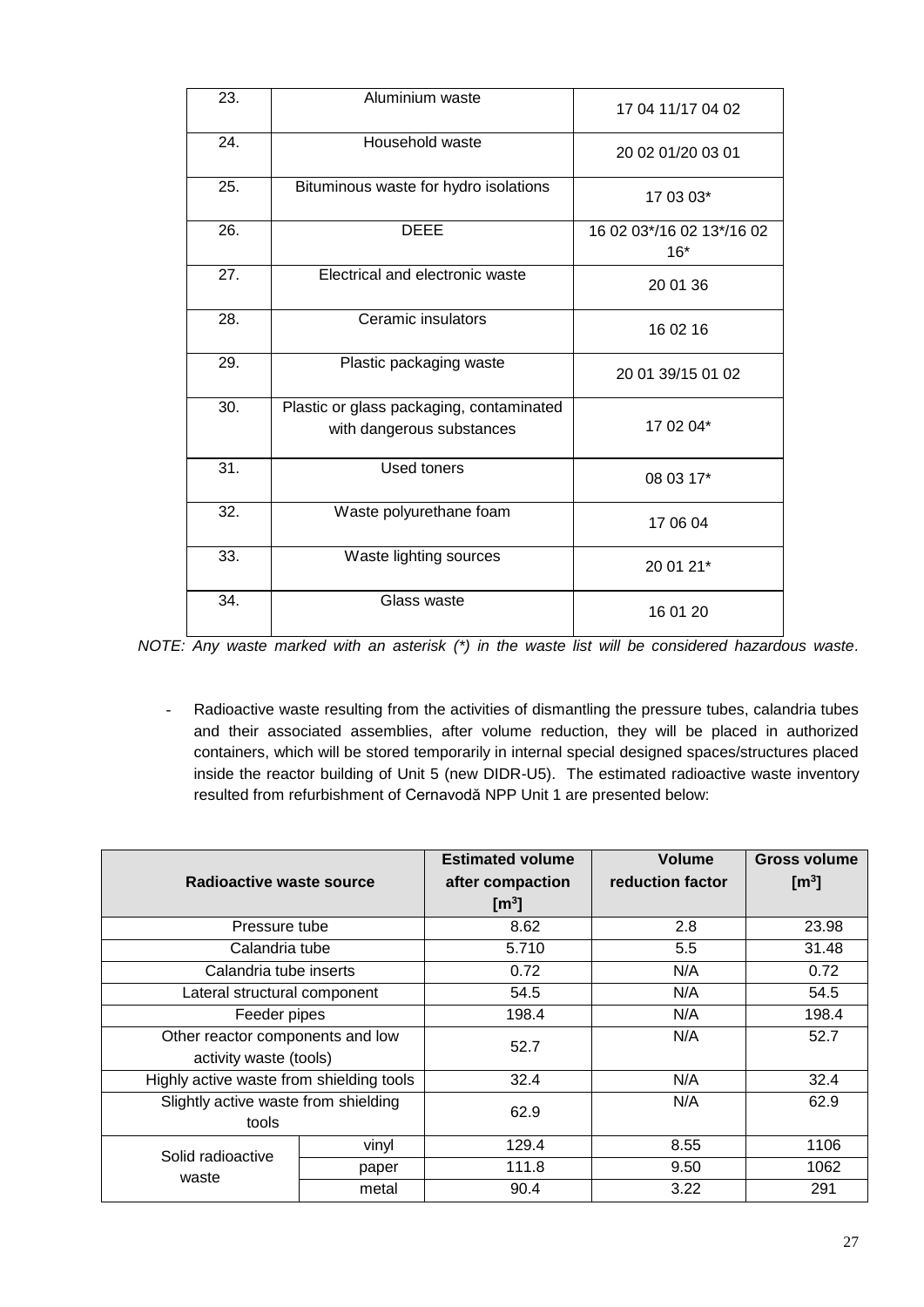| Radioactive waste source |         | <b>Estimated volume</b><br>after compaction<br>$\text{[m}^3\text{]}$ | <b>Volume</b><br>reduction factor | <b>Gross volume</b><br>$\mathbf{[m^3]}$ |
|--------------------------|---------|----------------------------------------------------------------------|-----------------------------------|-----------------------------------------|
|                          | textile | 69.6                                                                 | 8.49                              | 591                                     |
|                          | plastic | 39.6                                                                 | 11.74                             | 465                                     |
|                          | other   | 91.7                                                                 | 8.94                              | 820                                     |
| Used ionic resins*       |         | 21.0                                                                 | N/A                               | 21                                      |
| Used filters             |         | 3.6                                                                  | N/A                               | 3.6                                     |
| Total                    |         | 973.05                                                               |                                   | 4816.2                                  |

*Note: Used ionic resins from Unit 1 will be stored in storage tanks.* 

## *Unit 1 refurbished will produce same types of radioactive waste as Unit 1 produces in present.*

Depending on the dose rate values on the outer surface of the container, solid waste is classified as follows:

- type  $1$  low active dose rates in contact with containers  $<$  2 mSv/h
- type 2 medium active contact dose rate between ≥2 mSv / h and <125 mSv/h;
- type 3 medium active contact dose rate ≥ 125 mSv/h

Table below, shows the types of radioactive waste produced at Unit 1 of Cernavodă NPP, classified according to the operational classification:

|    | Radioactive waste                                                   | Category                                                                                             |
|----|---------------------------------------------------------------------|------------------------------------------------------------------------------------------------------|
|    | 1. Radioactive solid waste Type 1 low active -                      | Non-compactable<br>⋗                                                                                 |
|    | dose rates in contact with containers $<$ 2 mSv/h                   | Compactable<br>➤                                                                                     |
|    |                                                                     | Used filter cartridges<br>⋗                                                                          |
| 2. | Radioactive solid waste Type 2 medium                               | Non-compactable<br>⋗                                                                                 |
|    | active - contact dose rate between ≥2 mSv / h<br>and $<$ 125 mSv/h; | Used filter cartridges<br>⋗                                                                          |
| 3. | Radioactive solid waste Type 3 medium                               | Used filter cartridges<br>➤                                                                          |
|    | active - contact dose rate ≥ 125 mSv/h                              | Activated components from nuclear systems and<br>➤                                                   |
|    |                                                                     | heavily contaminated parts                                                                           |
| 4. | Used radioactive resins                                             | IRN 77, 78, 150, 154 activated carbons                                                               |
|    |                                                                     | Oil<br>➤                                                                                             |
| 5. | Organic liquid radioactive waste                                    | Used solvent<br>⋗                                                                                    |
|    |                                                                     | Sparkling cocktail<br>⋗                                                                              |
|    |                                                                     | Slam<br>⋗                                                                                            |
| 6. | Flammable solid radioactive waste                                   | Cellulose and plastic materials impregnated with<br>⋗<br>flammable solutions (lubricants, oil, etc.) |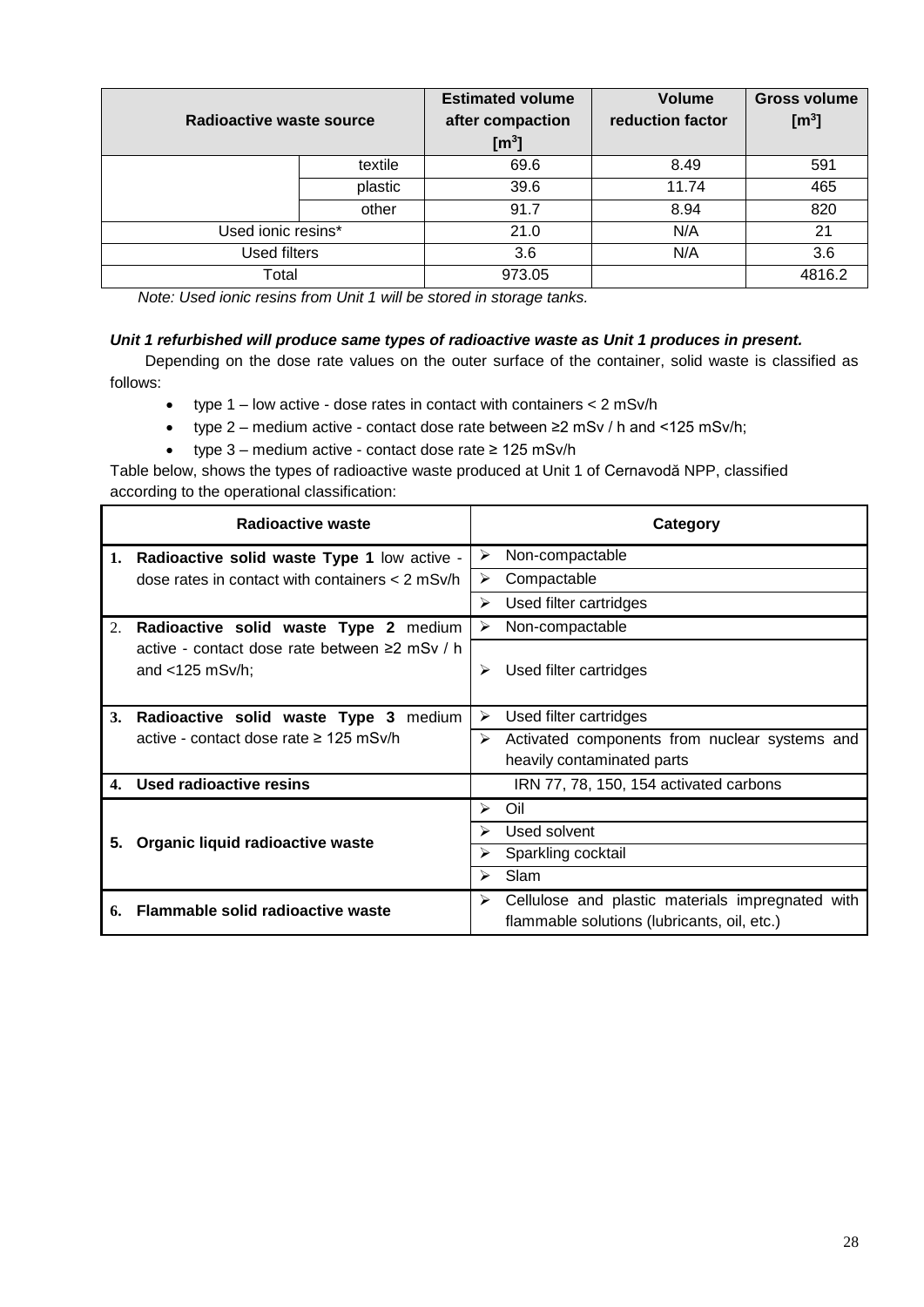# *Annex 3b - Outputs (amounts and types of: discharges in air, discharges into the water system, solid waste)* **DICA – MACSTOR 400 Sub-project**

# Air evacuation:

Sources of air pollutants, resulting from the operation of DICA - MACSTOR 400 are generated by the gaseous emissions produced by the operation of the car engine towing the transfer trailer that is released freely into the atmosphere by forced ventilation.

# Water evacuation:

The water on the DICA site comes from precipitations and/or washing of concrete platforms. The waters on the DICA site are collected through a system of concrete gutters covered with road metal grilles, collecting channels on which are located manholes and drains provided with grilles.

# Types of waste:

Regarding the management of low-level radioactive waste resulting from the operation of DICA-400, the following clarifications are made:

- potentially radioactive liquid waste managed in the plant systems;
- radioactive gaseous waste not generated in the normal operation of DICA MACSTOR 400;
- radioactive solid waste results from the activities of loading the burned fuel in the transfer basket as well as following a possible decontamination of the transfer container. The treatment of this waste is identical to the treatment of other low active solid waste resulting from the operation of the plant.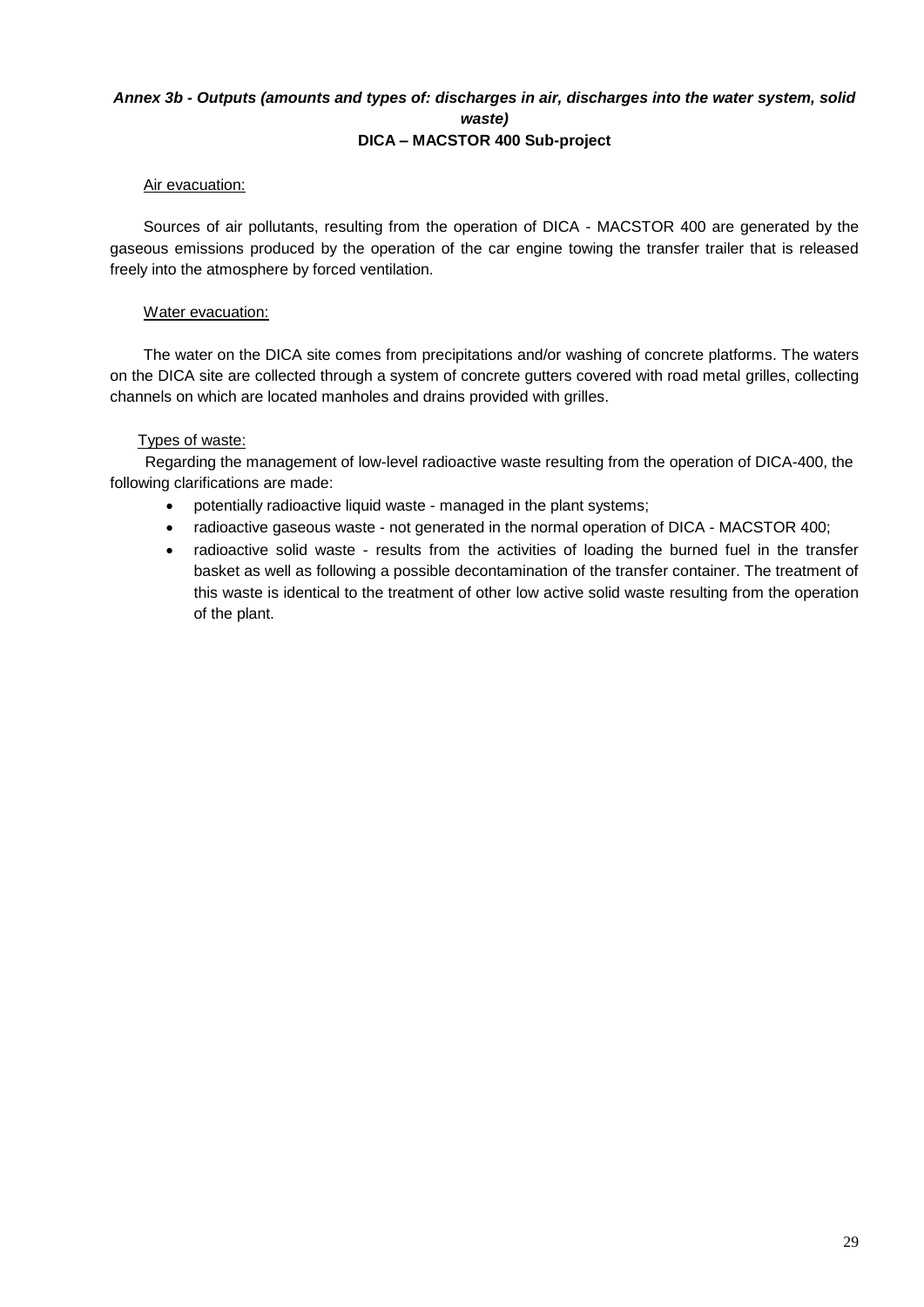# *Annex 4 - Proposed mitigation measures (e.g., if known, mitigation measures to prevent, mitigate, minimize, compensate for environmental effects)*

**Installations for the retention and dispersion of pollutants in the atmosphere used in the refurbished Unit 1**

### **Ventilation, filtration, evacuation and dispersion system of radioactive gaseous effluents**

This system collects radioactive gas emissions from potential areas where they may come from, ensures filtration and evacuation together with the ventilation air through the outlet vent, in conditions that ensure dispersion and atmospheric transport.

### **D2O Vapour Recovery System**

To minimize the release of tritium from the Reactor Building, the D<sub>2</sub>O Vapour Recovery System is provided. The air, in the areas served by this system, is recirculated through 8 dryers equipped with absorbent molecular weight (aluminosilicate) that retain the crushed water vapor.

Noble gases are chemically inactive and do not filter.

During the refurbishment activities, no emissions of noble gases and radioactive iodine are possible.

Potentially contaminated or contaminated air is collected by ventilation systems and is evacuated through a common exhaust chimney, after filtering and monitoring. Survey of radioactive gas discharges is performed by continuously monitoring of the air from the exhaust chimney through the Gaseous Effluent Monitor. The emission limits for each radionuclide have been established and approved by the nuclear regulatory authority, CNCAN.

### **Containment System**

The containment system is a "cover" of nuclear components to prevent the release of radioactivity in the environment. The containment system includes a pre-tensioned reinforced concrete structure, a filtered air discharge system, access locks, and an automatic quick containment closure system. The design of nuclear power plant provides a spray system that will absorb the energy released in the containment, thus reducing the pressure peak and the duration of the overpressure.

### **Filtered Containment Venting System**

Following the events at Japan's Fukushima nuclear power plant, all the world's nuclear power plants and their operators have reconsidered how they are prepared to respond in the event of severe events beyond design limits.

One of the most important measures to minimize the effects/consequences associated with the occurrence, however unlikely, of a severe accident at Cernavodă NPP was to implement an emergency filtered containment venting system at both units.

Emergency filtered containment venting system (EFCVS) works by passing vapours from inside through a Venturi treatment/filtration vessel, where iodine aerosols and isotopes are retained.

The system will operate only in the event of a severe accident, with the partial or total meltdown of the reactor core, to protect the containment system and prevent the release of radioactivity into the environment/atmosphere.

# **Installations used for the retention and dispersion of non-radioactive pollutants in the atmosphere**

### **Stack from the Exauhst System for diesel groups**

This installation has the role to ensure gas dispersion. The diesel groups from Unit 1 are equipped with a stack for exhaust of the burned gas.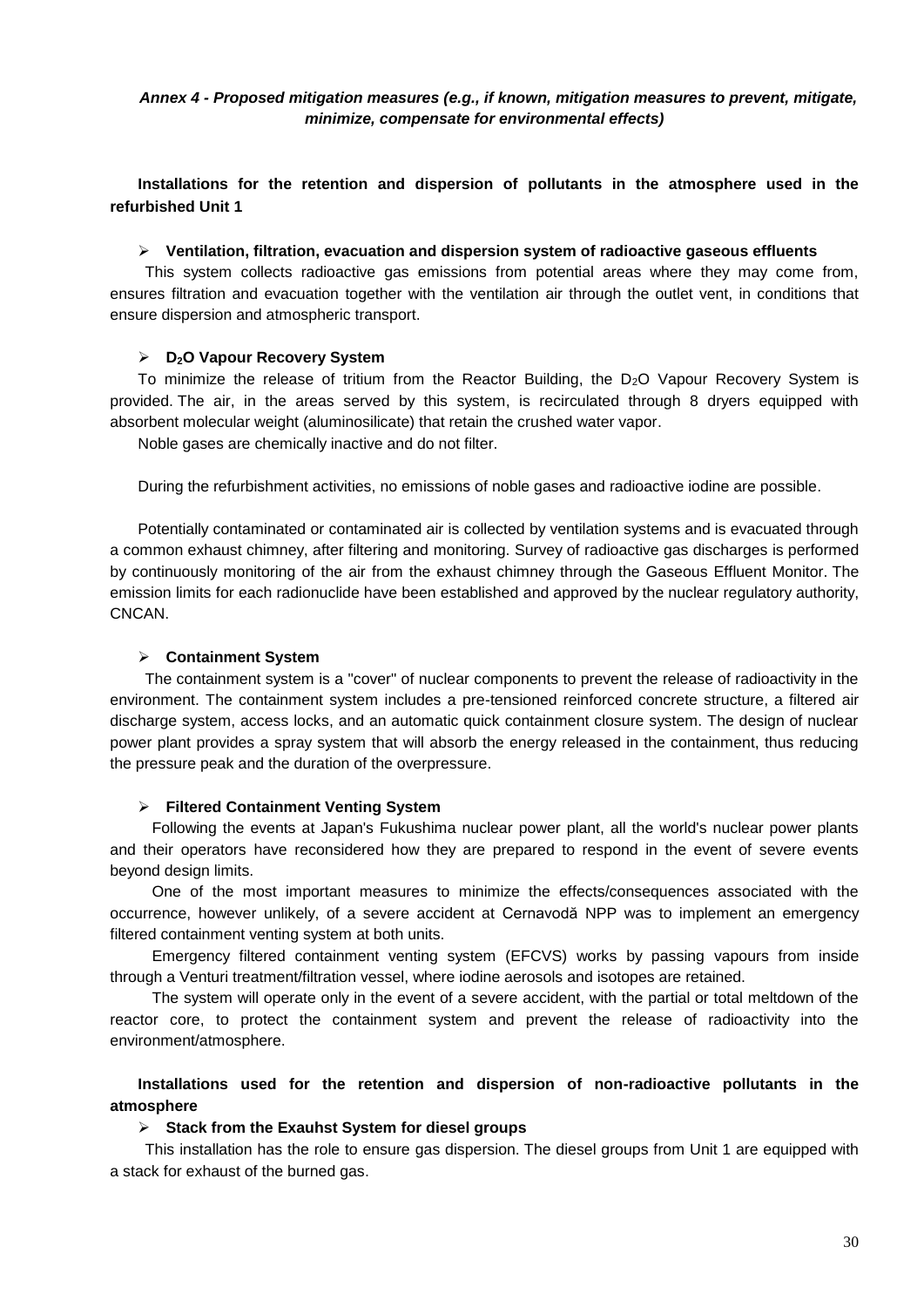# **Installations for the retention and dispersion of pollutants in the atmosphere used in the new DIDR-U5**

- **The heating, ventilation and air conditioning (HVAC) system** will be designed in order to:
	- Maintain adequate ambient air conditions for the safe conduct of personnel activities and the proper operation of the equipment. Local air coolers are installed to provide additional cooling for areas with high cooling loads if is necessary;
	- Limite the release of radioactive substances into the environment by filtering contaminated air before it is released into the environment through HEPA filters. Evacuated air is monitored for radioactivity control;
	- Prevent the spread of potentially radioactive air by maintaining the direction of airflow.

The non-radioactive emissions from the new DIDR-U5 are represented by dust and flue gases from the fuels of the means of transport, generating insignificant emissions into the air.

### **Protection against radiations**

Cernavodă NPP already has a Radiation Protection Regulation and subsequent procedures applicable in production activities, which provide means, actions and measures to ensure radiation protection.

The main objective of radiation protection at Cernavodă NPP is to reduce the doses for professional exposed personnel and the population at the lowest levels reasonably achievable, according to the ALARA principle, below the limits specified by national legislation.

Through the internal radiation protection procedures, more restrictive administrative limits are assumed than those imposed by the norms in force. Thus, the administrative limit for the professionally exposed worker is 14 mSv per year compared to the legal limit of 20 mSv / year, and can be reduced by establishing performance indicators.

The releases of radioactivity into the environment are controlled and monitored so that they are at least two orders of magnitude smaller than the legal limits.

The processes of the plant that ensure the protection of the environment, the population and the personnel against radiation are permanently improved in accordance with the accepted practice and the international recommendations.

# **Installations for the retention and dispersion of pollutants in the atmosphere for DICA - MACSTOR 400 subproject**

Regarding the DICA-MACSTOR 400 subproject, the MACSTOR Modules themselves are constructions designed to contain stored radioactive materials and to safely shield the radiation from the burned fuel.

## **Arrangements and endowments for the protection against radiations of the RT-U1 subproject**

The refurbishment of Unit 1 of the Cernavodă NPP aims to protect personnel, population and the environment from radiations.

The design of the facilities and the selection of the equipment for the systems that contain, collect, store, process or transport radioactive material in any form, was made so that the radiation doses in their vicinity are kept as low as possible according to the ALARA principle.

Also, at Cernavodă NPP, the notion of nuclear zoning is used, which establishes differentiated areas in terms of radiation levels and access control in these areas.

### There are 3 delimitation zones:

 Zone 3 is a clean space with no sources of radioactivity, except for those approved, with a very low probability of spreading contamination in adjacent areas and a general radiation dose rate of less than  $0.5 \mu Sv$  / h. There should be no detectable alpha, beta-gamma contamination in this area above the natural background values.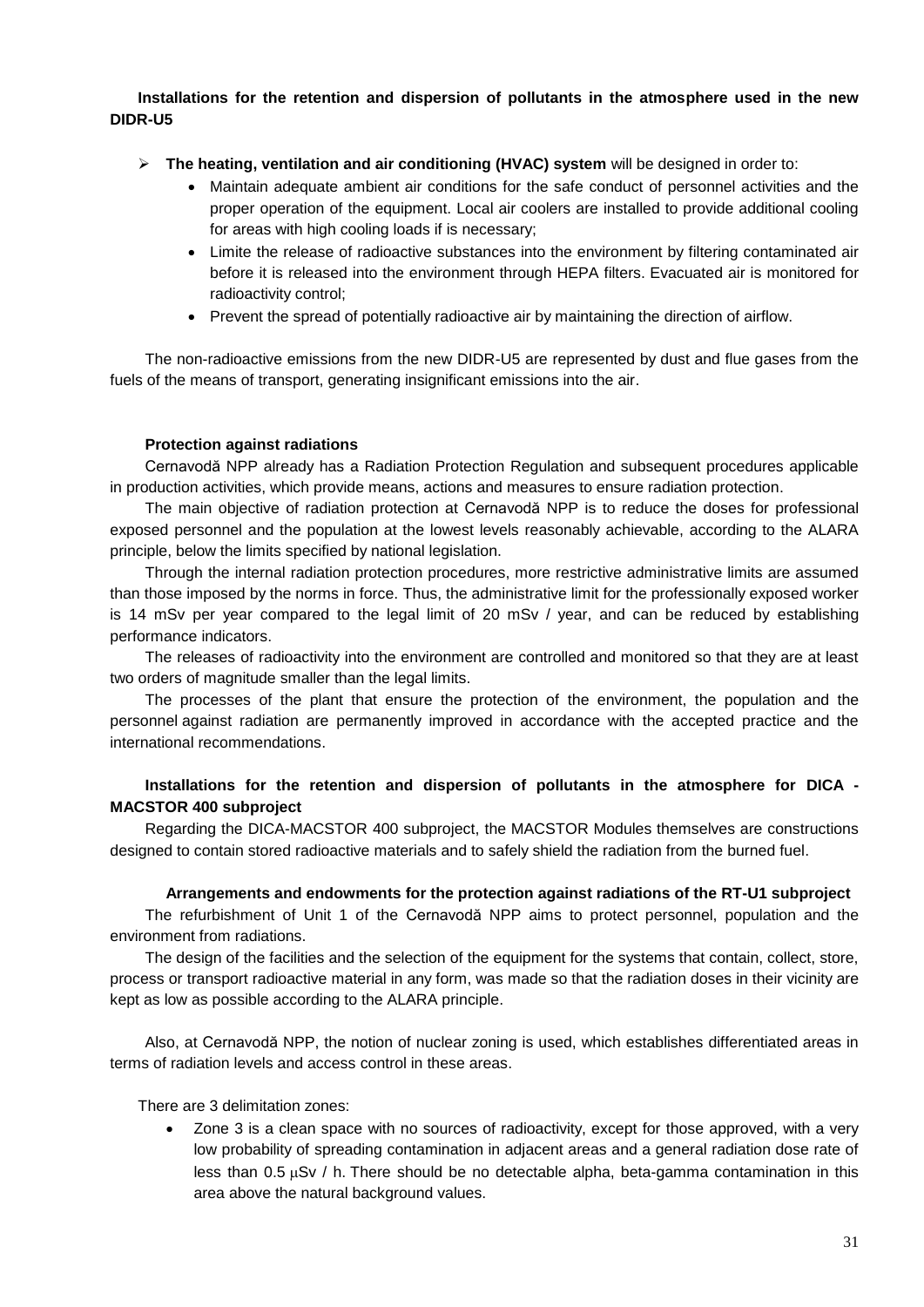- Zone 2 is a controlled area with no radioactive sources, except for approved ones. Under normal conditions this area is free of contamination. Contamination can occur accidentally in certain situations due to the movement of personnel and equipment. This zone does not contain radioactive systems and has a general radiation dose rate of less than 10  $\mu$ Sv/ h, except in approved cases and which must be kept to a minimum that is reasonably achievable.
- Zone 1 is a controlled area that contains systems and equipment that may cause contamination or radiation exposure rates above 10  $\mu$ Sv / h, significant contamination or exposure to direct radiation. In zone 1, spaces occupied for long periods of time must have a dose rate for any type of radiation that is as low as reasonably achievable.

There are measures for clear demarcation of areas. Access to or from radiological areas is controlled in accordance with approved procedures.

The project itself of Unit 1 of Cernavodă NPP ensures the control of external irradiation sources by:

- ventilation systems that ensure the cleaning, circulation and adequate evacuation of the contaminated air;
- purification systems for moderator and primary reactor coolant to reduce their activity;
- chemical control of the reactor coolant and moderator;
- immediate detection and localization systems for defective fuel to prevent rising the activity in the primary circuit;
- radioactive waste management;
- facilities for decontamination of surfaces, equipment and personnel (spaces and endowments for decontamination).
- use of remote dose gamma monitoring systems.

The project of Unit 1 of Cernavodă NPP provided the following facilities for the control of internal contamination sources:

- ventilation systems that ensure the cleaning, circulation and adequate evacuation of the contaminated air;
- heavy water vapor recovery systems in the reactor building;
- primary and moderator leakage collection systems that direct leakage through closed collection lines;
- radioactive waste management systems in the plant;
- adequate space, equipment and materials for decontamination of surfaces, equipment and personnel;
- remote tritium dose monitoring systems with remote indication. The Tritium to Air Monitoring System (TAM) ensures continuous monitoring of tritium dose flows in rooms in radiological zone 1;

Contaminated equipment such as pumps and fittings are decontaminated by physical or chemical processes. The decontamination centre in the service building is specially provided for the use of special techniques for decontamination of leather, clothes, tools and mobile equipment.

The barriers provided by the project to reduce external staff exposure are:

- radiation shielding system in the plant:
- an access control system in certain areas of the reactor building, which restricts personnel access to areas with high levels of radiation;
- a range monitor system that warns personnel when there are high levels of radiation in certain areas of the plant. In the same sense, semi-portable and portable range monitors have been provided.

The reduction of internal personnel contamination was achieved by providing the following barriers:

• access control system;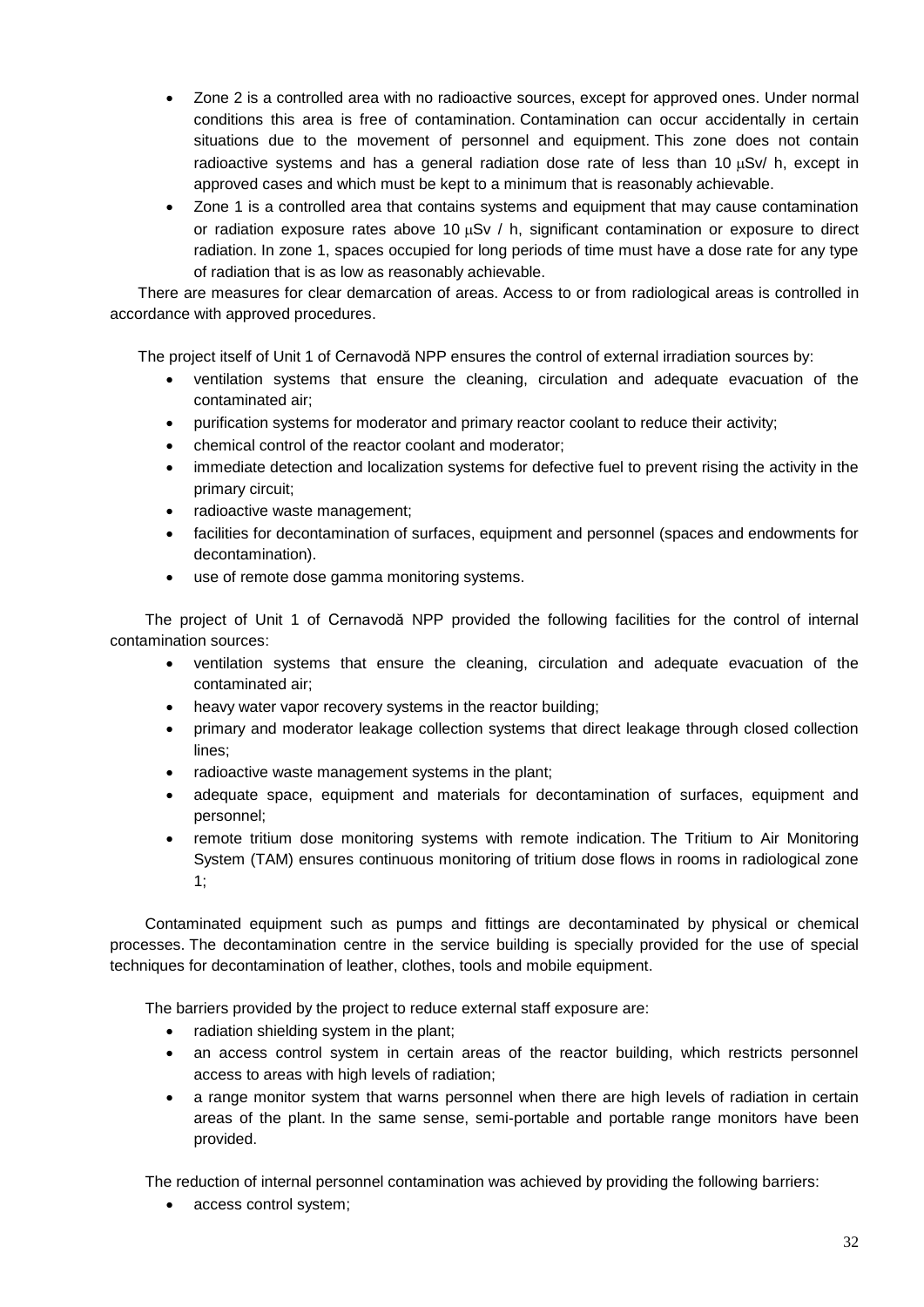- zoning of the plant from the point of view of space contamination and provision of monitors to control the contamination of personnel and equipment at the interface between areas;
- changing rooms and washing machines;
- personal protective equipment: protective suits, breathing apparatus and masks, hoods, shoes, gloves, etc;
- ventilation system and D2O vapor recovery system;
- tritium control:
- Tritium air monitoring system (TAM / RMS).

From the point of view of personnel protection against radiation, surveillance consists of individual internal and external dosimetry and monitoring of work spaces.

For the monitoring of the work spaces, both fixed and portable equipment were provided. The fixed equipment ensures remote monitoring of gamma fields and tritium concentrations in certain areas of the plant.

The portable equipment provided ensures the measurement of gamma, neutron and beta dose rates, tritium and aerosol concentrations in the air and levels of contamination of surfaces, personnel and equipment.

## **Arrangements and equipment for radiation protection for the new DIDR-U5**

Radiation protection is ensured by:

- The walls of the U5 building represent the first protection against radiation;
- The U5 building and the spaces inside the building will be radiologically zoned, in accordance with the criteria established by CNCAN;
- Specific ventilation, conditioning and monitoring systems.
- Equipping the personnel working with appropriate radiation protection equipment

# **Arrangements and equipment for protection against radiations for DICA - MACSTOR 400 subproject**

The Cernavodă Intermediate Dry Storage for Burned Fuel (DICA) is designed so that the on-site and offsite radiation doses comply with the ALARA principle throughout the preparation, transfer and storage of the burned fuel.

The biological protection design, access control, radiological monitoring, the design of ventilation systems and waste management must ensure the necessary radiological protection for personnel and the population. The project must limit the actual radiation doses so as to respect the administrative and legal limits for occupational exposure, the dose limit for the population of 50 μSv/year, and the basic principles of radiation protection: justification, optimization and limitation of individual doses.

The storage area is located at a sufficient distance inside the Cernavodă NPP exclusion zone, ensuring that the dose for the population is kept below the limit values for both normal operation and accident conditions. The storage area is provided with adequate fencing to prevent unauthorized public access to the installation.

For DICA Cernavodă, the ALARA principles for radiation protection program are focused on:

1. Protection of workers through a conservative project, properly tested equipment and simple methods of fuel preparation;

2. Adequate radiological protection of workers with the help of area monitoring equipment and personnel;

3. Training of the personnel involved in the operation of DICA, in accordance with its functions, focusing on the quality of work, radiological protection, management of abnormal events and recovery from basic project accidents;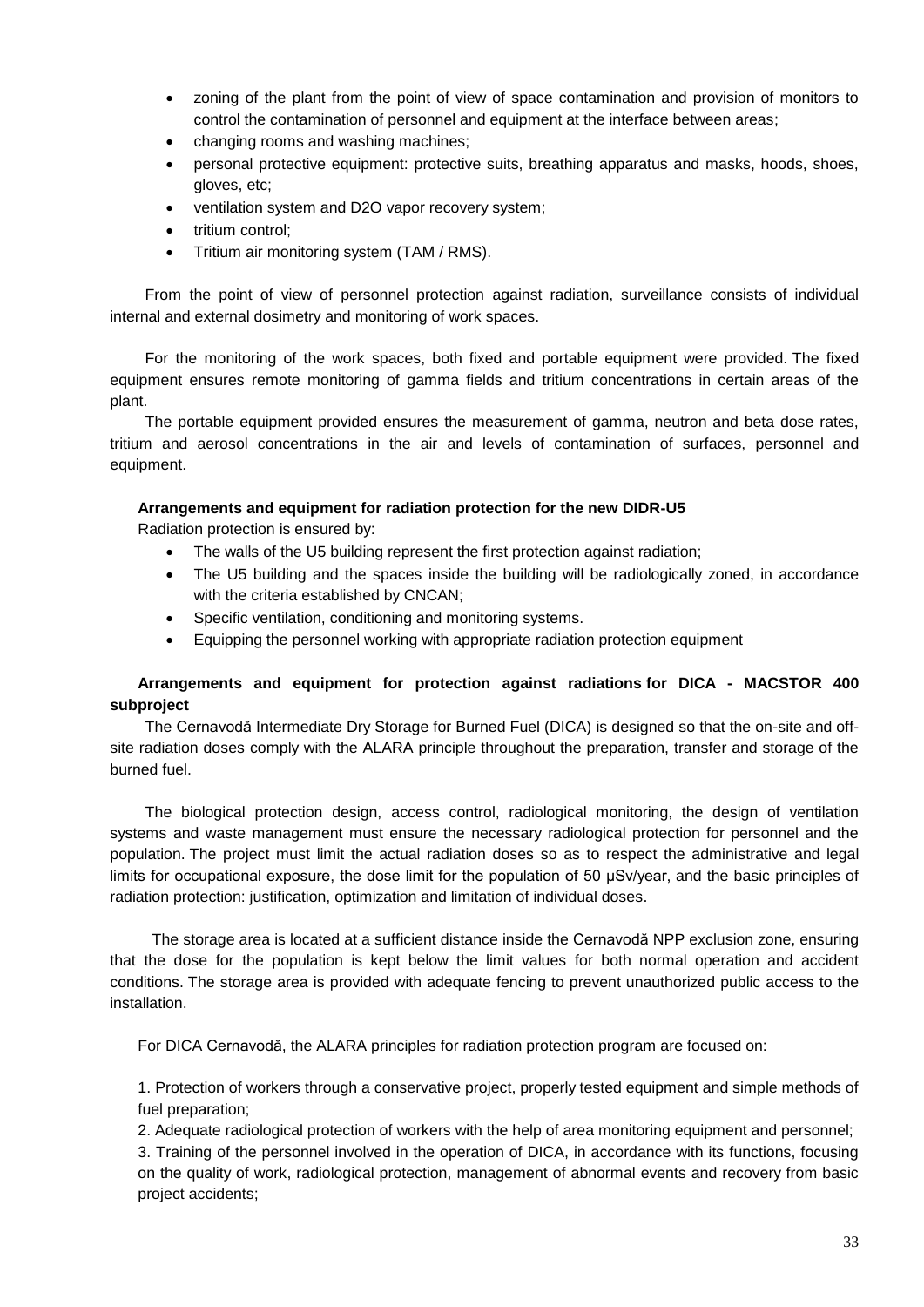4. Work planning in areas where radioactivity is present;

5. Reducing the exposure time;

6. Maintaining a safe distance from the equipment containing the burned fuel, maximizing the control of the equipment, such as performing remote loading operations at the SICA and at the storage module;

- 7. Efficient shielding of gamma radiation and neutrons at SICA, transfer container and storage module;
- 8. Decontamination of equipment and areas according to decontamination procedures;
- 9. Provide adequate ventilation of work areas and minimize the extent of contamination.

### **Program for the prevention and reduction of non-radioactive waste quantities**

In order to minimize the amount of non-radioactive non-chemical waste generated during the operation of the refurbished Unit 1, the provisions of the environmental legislation in force, the provisions of the applicable permits, and the NPP procedures are applied.

Non-radioactive waste is collected in specially arranged temporary storage spaces, and is managed according to the internal procedure Cernavodă NPP. The collected non-radioactive waste is inspected labelled, packaged and verified for integrity and measured for detecting any contamination. After that they are transferred outside the radiological area.

The transport of non-radioactive waste containers to the temporary storage or transfer to other entities is done by authorized transport of non-hazardous or hazardous waste.

The transfer to economic agents authorized for temporary storage, recovery, or disposal is made on the basis of a contract for the provision of services, the transport is provided by the provider with means of transport for the categories of waste transferred.

### **Radioactive waste management plan**

At Cernavodă NPP, a radioactive waste management program is implemented, in order to minimize the volume of radioactive waste and characterize the radioactive waste. The inventory of radioactive waste is regularly reported to the competent authorities.

The radioactive waste produced at Cernavodă NPP is brought to a safe and passive form, as soon as possible from the moment of generation. The processing of radioactive waste can lead to the appearance of radioactive effluents that are discharged under control and to the appearance of secondary waste that can be deposited or released under the authorization regime of CNCAN.

Pretreatment includes: collection, handling, segregation, compaction, neutralization, decontamination and solidification.

Radioactive waste is treated in order to: reduce the volume, remove radionuclides from the waste and change the composition. Minimizing the volume is achieved by compaction with a hydraulic press, directly in the barrel.

Removal of radioactivity is applied to solid waste and oil by decontamination methods.

The change of the composition (solidification) is made in the case of organic liquids and organic solidliquid mixtures by absorption in the polymeric structure, using absorbent polymers. Organic liquid radioactive waste or solid-liquid organic mixture, following the characterization process, is treated by the method of changing the chemical composition, respectively absorption in polymeric structures.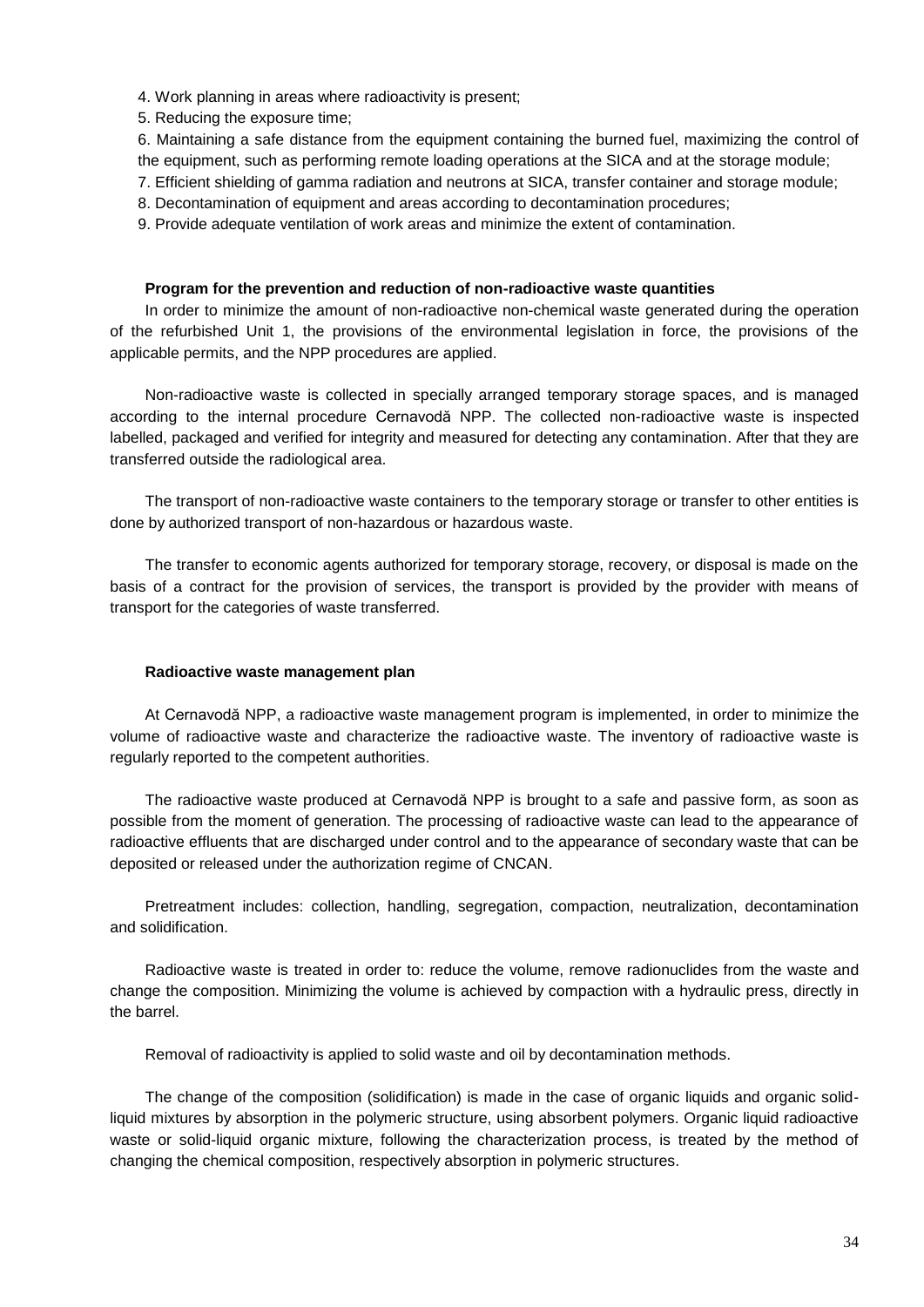Minimizing the volume by incineration is applied after a period of intermediate storage and is performed at authorized operators.

The main steps for characterization of radioactive waste are: selection of waste stream and preliminary measurements; sampling and radiochemical analysis of samples; calculation of scaling factor, in-situ measurements and calculation of radionuclides inventory.

### **Transport of radioactive waste and measures for environmental protection**

a) Solid waste type 1 and 2 - compactable and non-compactable

Type 1 and 2 solid waste packed in "A" type packages is transferred to the Intermediate Radioactive Solid Waste Storage using means of transport, in compliance with radiation protection and maintenance procedures.

b) Solid waste type 3 - activated components from nuclear systems and highly contaminated parts.

Type 3 solid waste is packed in special containers and transported to the Intermediate Radioactive Solid Waste Storage, in compliance with radiation protection and maintenance procedures.

c) Solid waste type 2 and 3 - used filter cartridges

Used filter cartridges are handled, depending on the size, using a large reusable transport container or a small reusable transport container.

The large transport container ensures a reduction of the dose rate from 50 Sv / h to 0.25 mSv/h, and the small transport container ensures a reduction of the dose rate from 50 Sv / h to 0.15 mSv/h. Used filter cartridges are changed from the systems using these containers and transported to the Intermediate Radioactive Solid Waste Storage, after the removal of moisture, without any other processing. The transfer to the Intermediate Radioactive Solid Waste Storage is made in compliance with the radiation protection and maintenance procedures.

All containers that leave the Service Building must be free of contamination, and the transfer is made in favorable weather conditions (without wind and precipitation).

Currently, the Intermediate Deposit for Radioactive Solid Waste (DIDSR) is intended for the limited term storage of preconditioned (separated and compacted) low and medium active solid waste, resulting from the normal operation or in accident situations of Cernavodă NPP. The deposit ensures the storage of solid waste, except for used ionic resins, reactivity control bars and used fuel.

According to the National Medium- and Long-Term Strategy on Waste Nuclear Fuel and Radioactive Waste Management, a Final Waste Disposal and Medium Active Waste Disposal (DFDSMA) will be put into operation by the Nuclear and Radioactive Waste Agency. The low and medium active long-life waste, LILW-LL, will be stored intermediate on the Cernavodă NPP site, until the deep geological deposit becomes operational.

### **Radioactive waste prevention and reduction program**

The control measures applied are the following, in this order:

- minimizing the volumes of waste produced;
- reuse of equipment according to the initial destination;
- recycling of materials;
- release from the authorization requirements;
- treatment by thermal and mechanical processes.

The minimization of radioactive waste must be ensured, both in terms of volume and activity, by appropriate operating and maintenance practices, both for primary waste resulting from operating and maintenance activities, and for secondary waste resulting from pre-disposal practices.

Proper planning of activities and the use of appropriate equipment for waste handling, so as to control the production of secondary waste, leads to minimizing the volume of radioactive waste produced.